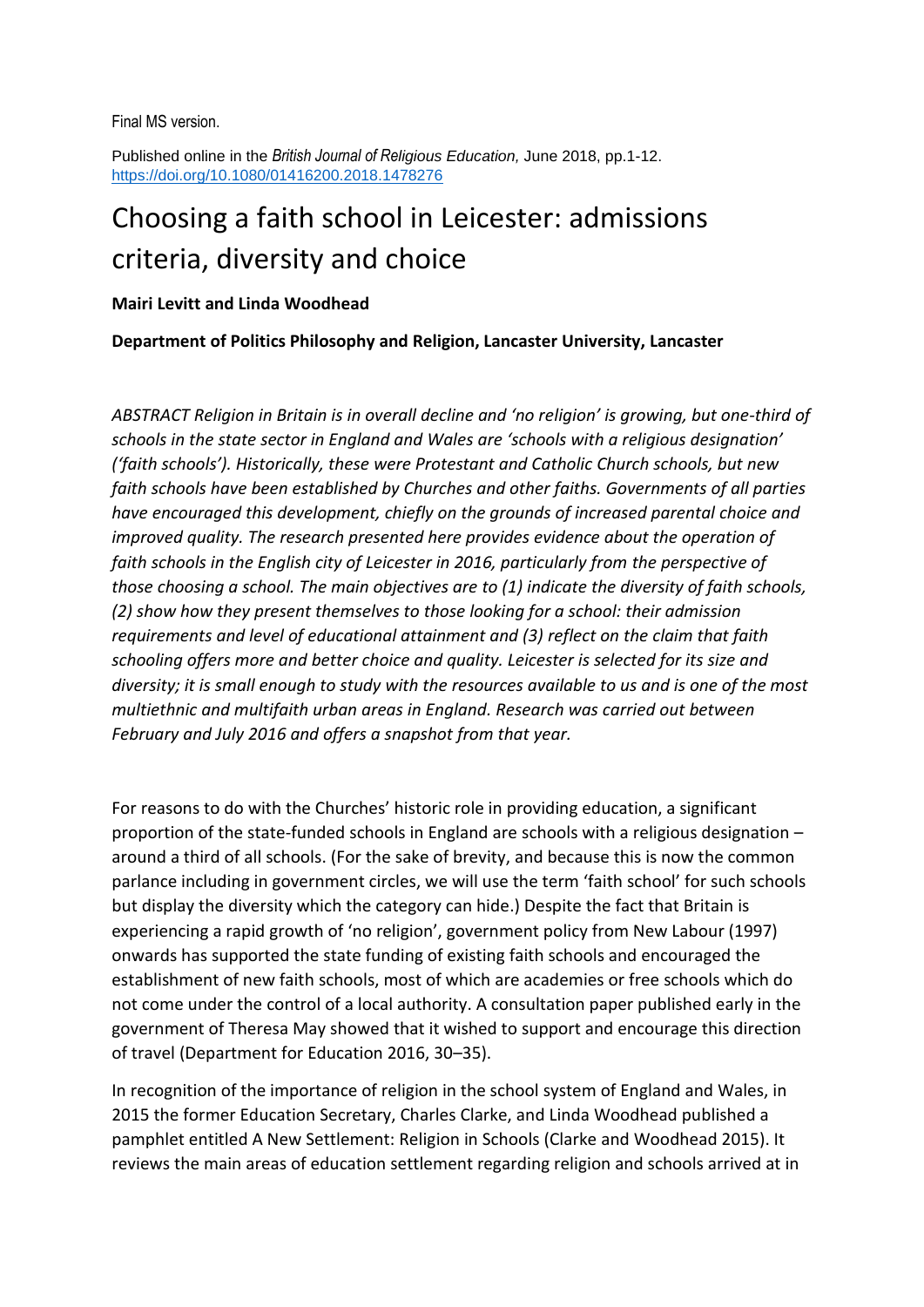legislation in 1944 and largely unchanged since then and makes recommendations about reforms. The intention was to stimulate informed debate and to hold consultations which will lead to a revised version of the recommendations in 2017, and ultimately to change and improvement. In the course of the debates and conversations, the need for more evidence in a number of areas including faith schools has become clear.

This article is one response. Its purpose is not to enter into the ongoing and often heated controversy about the very principle of the state-funded faith schools<sup>1</sup> but to help ground and inform the debate by focussing on one aspect of the actual provision of such schooling. The aim is to consider, from the point of view of someone choosing a school in Leicester in 2016, how the faith school sector presents itself – especially in terms of admissions and attainment, two key elements in making a choice – and what this tells us about the contribution of faith schools to the overall ecology of choice in schooling in the city. The article has three related objectives. First, to gauge the range, types and diversity of statefunded faith schools. Second, to see what these schools offer parents and children: how they present themselves to those who are looking for a school, what their admission requirements are, and what level of educational attainment they achieve. Third, by way of conclusion, to reflect on whether the faith-school sector in this city offers parents choices and reflects their religious and cultural diversity and that of their children. To our knowledge, this is the first research carried out on how faith schools actually operate with regard to selection within the wider ecology of schooling in a city, and is intended to offer a contribution to knowledge, with relevance for policy.

#### Locality and methods

Leicester was chosen for the study because, although we did not have extensive prior knowledge of its schools, it matched our criteria of selection. It has a diverse population and a proud identity as a multifaith and multicultural city with corresponding diversity in faith school provision. It is small enough to study with the resources available to us but large enough to display variety: with a population of 329,839, Leicester is the 11th most populous urban area in England but one of the most multi-ethnic and multifaith, with a school sector reflecting that profile. It is also appropriately self-contained in terms of schooling – we ruled out multifaith London boroughs, for example, because large numbers of pupils travel to state-funded schools in other parts of the city.

Central to the research was the task of mapping the faith schools of the city, with complete coverage of the domain being essential. Given the ready availability of information online – due in part to legal requirements on schools – it proved possible to rely on desk-based research. The information presented here is drawn from the extensive data that are freely available to parents choosing a school in the city of Leicester. These include the local authority and individual school websites, inspection reports (both from general inspections and inspections of collective worship and religious education in faith schools) and examination results and other school data published annually by the government (Gov.uk 2015). The research was carried out between February and July 2016 and the information was current at that time.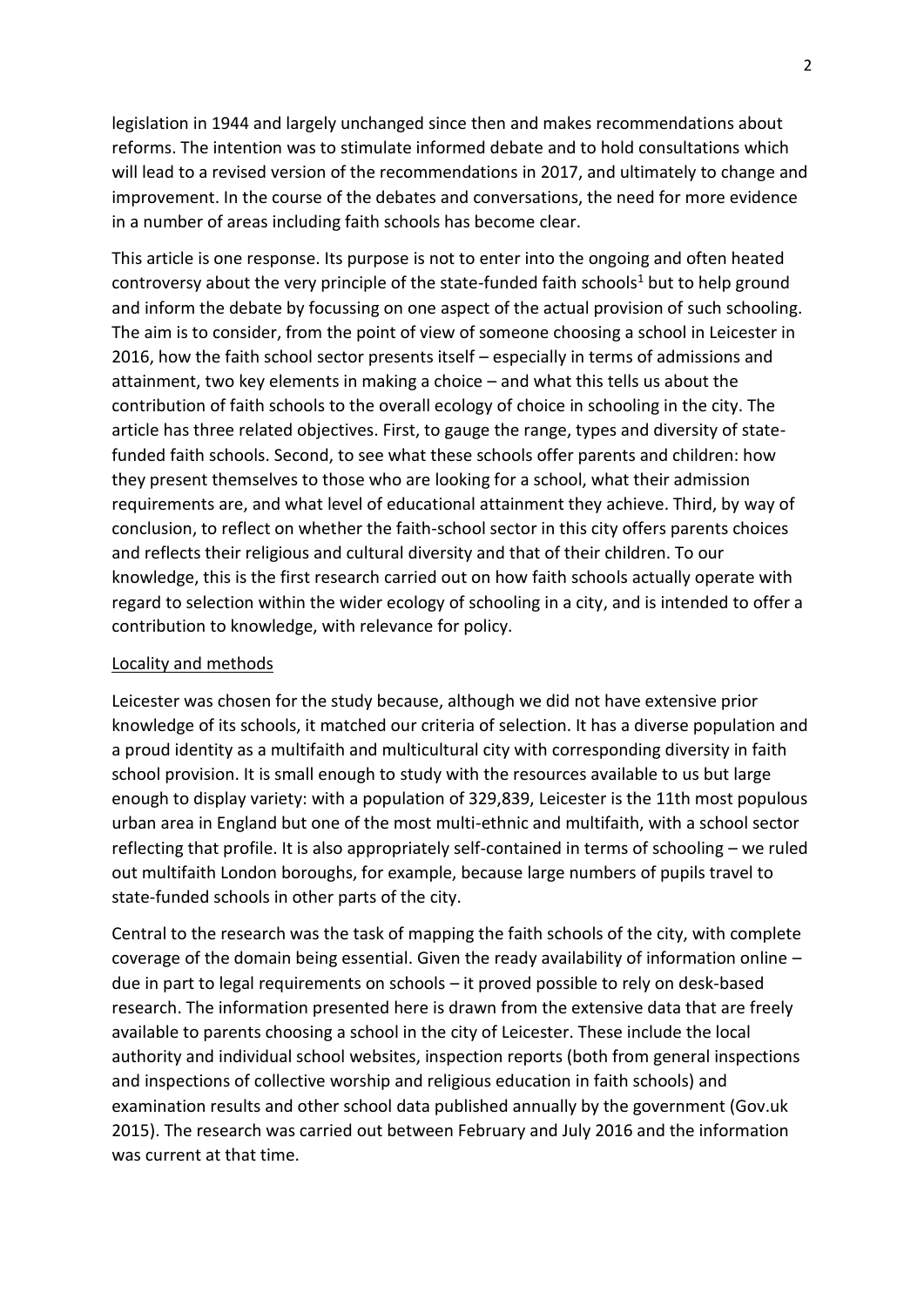## Faith schools and religious diversity

The population of Leicester is more diverse and younger than England as a whole. Under half of the population (45%) are white British, and a quarter are 20 years old or younger, according to the 2011 census. It is in the top 10% of the most deprived local authorities in England, coming 21st out of 326 (Leicester City Council 2015b).

The religious make-up of the population of Leicester according to the 2011 census (Census 2011) was one-third Christian, 23% no religion, 19% Muslim and 15% Hindu. In England as a whole, the equivalent figures from the census are 59% Christian, 25% no religion, 5% Muslim, 1.5% Hindu. For various reasons, including the fact that the question is optional and filled in by the head of household, the census undercounts 'no religion'. Representativesample surveys including the British Social Attitudes Survey and a series of surveys carried out by Woodhead with YouGov find the share of no religion in Britain (and separately in England, Wales and Scotland – there is little variation) to be around 50% of the population, and higher amongst younger generations (the data are presented and analysed in Woodhead 2016; Bullivant 2017; for Scotland and the Scottish Social Attitudes Survey see Bruce 2014). Leaving this latter point aside for now, however, and because there are no accurate representative surveys of the religious population of Leicester, we can use the census figures to gauge the proportions by religion of children entering schools, making the assumption that the age distribution within each group is the same as it is in the national population, as in Table 1. The census does not break down 'Christian' by denomination, but in England as a whole, self-identified members of the Church of England make up around 30% of the population and Roman Catholics around 10%.

## Table 1

Table 1. Proportions of children in Leicester aged 10-14 by religion (Census 2011)

| Christian | No       | Muslim | Hindu | Sikh | <b>Buddhist</b> | Other    |
|-----------|----------|--------|-------|------|-----------------|----------|
|           | religion |        |       |      |                 | religion |
| 29%       | 24%      | 28%    | 12%   | 5%   | 0.2%            | 3%       |

For the reasons just explained this probably underestimates the true proportion of 'no religion' children.

Leicester City has state-funded faith schools designated as Church of England, Roman Catholic, Hindu, Sikh and Muslim. As detailed below, several – both Christian and other faith – have been opened in the first quarter of the twenty-first century.

In England as a whole, state-funded faith schools make up 37% of primary schools but educate 29% of primary age children, due to the number of small Church of England schools especially in rural areas. There has been an increase of 1% in faith school pupil numbers since 2000. At secondary level, 19% of schools have a religious designation, educating 18% of the age group, an increase of 3% in pupil numbers since 2000 (Clarke and Woodhead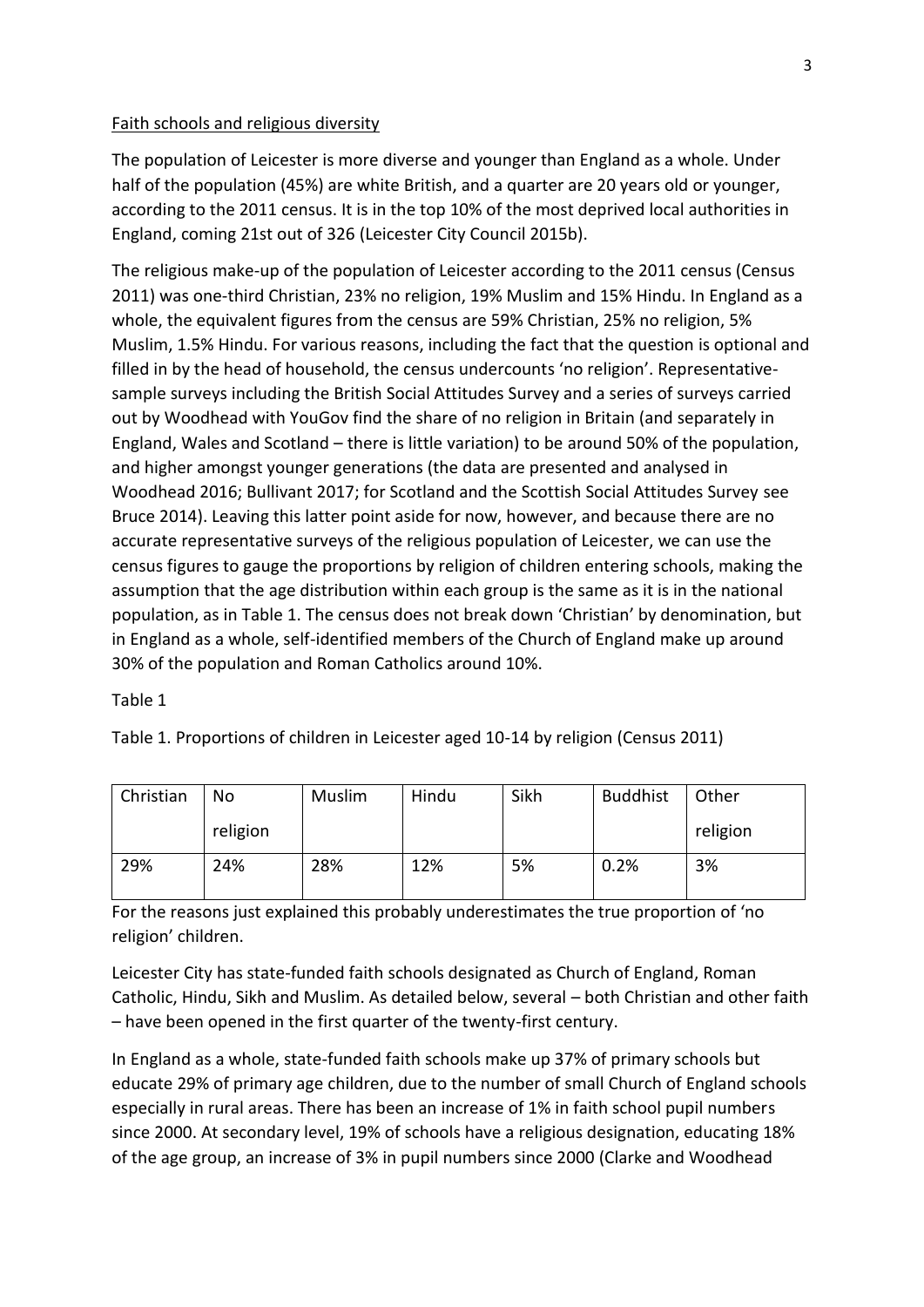2015, 17 and Long and Bolton 2015, 16). A table displaying the numbers and categories of faith and non-faith schools in England is included in Appendix 4.

# Diversity of primary schools in Leicester

There are 13 state-funded faith schools for primary age children in Leicester including those designated as voluntary aided (VA), voluntary controlled (VC), academies (including one 4– 16 academy) and two free schools (for more information see Appendix 1). (VA schools are those where the state/local authority supplies funding but a religious foundation or trust [mainly church-related] has significant influence in the running of the school; VC schools are faith [mainly church] schools which are both funded and largely controlled by the state/the local authority. For more information see Appendix 4.) Together, these schools offer places to 16% of children starting school in Leicester. This is below the average for England as a whole (Leicester City Council 2016a, 18–28). The 6 Catholic primary schools have the highest combined admissions figure at 290 children, the 5 Church of England schools have 261, the Hindu and Sikh schools 60 pupils each. The 13 faith primaries break down as follows (Table 2):

| Type of school              | <b>Number of</b> | <b>Religious designation</b> |
|-----------------------------|------------------|------------------------------|
|                             | schools          |                              |
| <b>Voluntary Aided</b>      | 6                | 3 CofE                       |
|                             |                  | 3 RC                         |
| Academy                     | 4                | 1 CofE                       |
|                             |                  | 3 RC                         |
| Free School                 | $\overline{2}$   | 1 Hindu                      |
|                             |                  | I Sikh                       |
| <b>Voluntary Controlled</b> | 1                | 1 CofE                       |

|  |  | Table 2. Primary Schools in Leicester by religious designation |  |  |
|--|--|----------------------------------------------------------------|--|--|
|  |  |                                                                |  |  |

## Diversity of secondary schools in Leicester

There are 5 secondary faith schools in Leicester out of a total of 18 secondary schools. Full details are provided in Appendix 2. The break down of the schools is as follows (Table 3):

Table 3. Secondary Schools in Leicester by religious designation

| <b>Type of School</b>  | <b>Number of Schools</b> | <b>Religious Designation</b> |
|------------------------|--------------------------|------------------------------|
| <b>Voluntary Aided</b> |                          | 2 RC                         |
|                        |                          | 2 Muslim                     |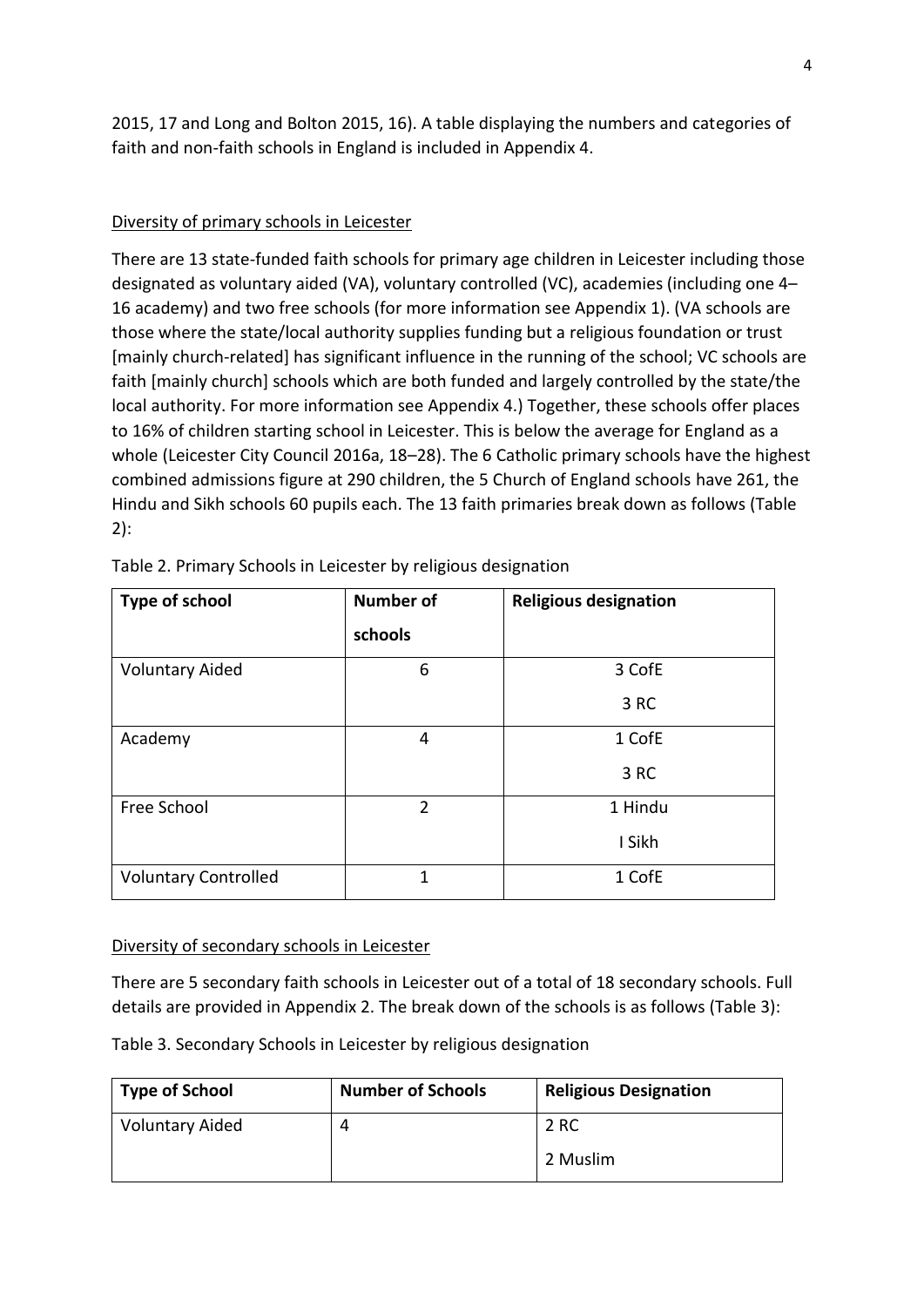| Academy |  | 1 Church of England |
|---------|--|---------------------|
|---------|--|---------------------|

The combined published admission number for all the secondary faith schools is 600 pupils which represents 17% of the total number of places in non-fee paying faith secondary schools (Leicester City Council 2016b). This is close to the average figure for faith secondary schools in England as a whole (18% of pupils and 19% of schools, Clarke and Woodhead 2015, 17).

Clearly, the diversity of faith schools in Leicester does not accurately reflect the diversity of faiths in contemporary Britain. This is especially clear in a multicultural city like Leicester but is also true for England as a whole, and is a legacy of the Christian past. In terms of the proportions of those who identify with a faith in Leicester (children as well as adults) and the number of school places available in corresponding faith schools, it is in relation to Muslim, Hindu and Sikh schools that there is the greatest undersupply. In terms of all who identify as Christians, whether practising or not, there is also an undersupply of church schools, though the declining number of Christians may in time correct this.

# Admissions policies and academic rankings of faith schools in Leicester

All parents in Leicester can apply for three schools at primary or secondary level and are advised to use all three choices (Leicester City Council 2016a; Leicester City Council 2016b). In admissions, all state-funded schools are required to give priority to 'looked-after' and 'previously looked-after' children, but some faith schools subordinate this to faith criteria (looked-after children are those who are the care of a local authority). In Leicester, the Church of England VA and VC primaries give first priority to any child in this category whereas the Catholic primaries give first priority to Catholic children and other 'looked-after children' are fourth or sixth in the list of criteria. The Hindu and Sikh free schools separate out community and faith places and give first priority to looked-after children from 'practising Hindu families' or 'of the Sikh faith' for their faith places.

None of the secondary faith schools received the highest grade of outstanding in their last Ofsted report.<sup>2</sup> The appendices give full details of the assessments and ranking of the primary and secondary faith schools and the non-faith secondary schools. In terms of ranking on GCSE (General Certificate of Secondary Education) results, the faith secondary schools are ranked as follows (Table 4):

| School                    | Ranking         | Ofsted inspection grade |
|---------------------------|-----------------|-------------------------|
|                           |                 |                         |
|                           |                 |                         |
| Madani Girls (VA, Muslim) | 1st             |                         |
| English Martyrs (VA RC)   | 6th             |                         |
| St Paul's (VA RC)         | 7th             |                         |
| Madani Boys (VA Muslim)   | 8 <sup>th</sup> |                         |

Table 4. Ranking of faith secondary schools on GCSE results and Ofsted inspection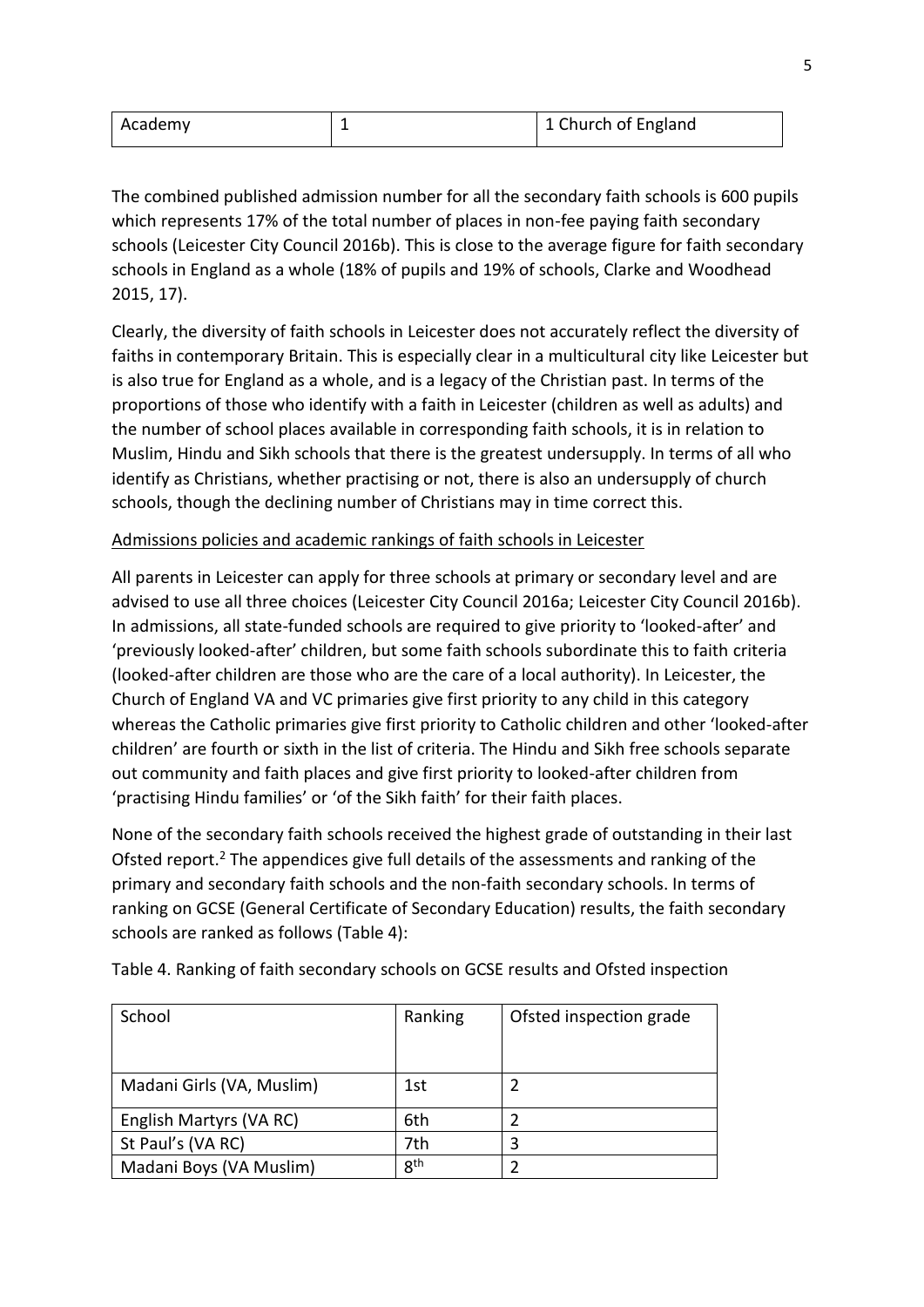| Tudor Grange (Academy CofE) | 1 7th |  |
|-----------------------------|-------|--|
|                             |       |  |

## Primary schools

# *Church of England primary schools*

In the three VA Church of England primary schools, the admissions criteria are, first, having a sibling already at the school and, second, having a parent/guardian employed at the school. The faith criteria come next and read; 'an active member of a church within the Church of England or of another Christian church belonging to Churches Together in England'. Parents are asked to provide details of the church and a letter of support from the minister or faith leader. The final criterion is 'active member of a place of worship within another faith'. These criteria are said to be cumulative. The example given on Hope Hamilton school's supplementary information form (SIF) was that a sibling with a letter of support from a minister or faith leader would come before a sibling without such a letter (Hope Hamilton VA primary school). The only Church of England VC school in Leicester, St. Barnabas, has faith as its fourth criteria: 'children whose parents are basing their application on religious convictions' (Leicester City Council 2016a).

All these schools are ethnically diverse. At St. John the Baptist, a VA school, according to the Section 48 inspection, 'half the pupils are of White British heritage and the remainder from other ethnic backgrounds and religious groups' (Diocese of Leicester). The percentage of ethnic minority children at the other two VA primaries is 75% (Hope Hamilton), 40% (Belgrave St. Peter's) and 'nearly all' children at the VC school, St. Barnabas (Diocese of Leicester, St. Barnabas Ofsted 2013). At St. Barnabas, 51% of the children are Muslim, 26% Hindu and 12% Sikh (ibid, Section 48 inspection, 2015). None of these schools is graded as outstanding; three are graded as good and one as requiring improvement.

There is also an Enterprise Academy that is jointly sponsored by Sir David Samworth and the (Anglican) Bishop of Leicester. The academy was purpose built in 2007 and takes children from age 4 to 16. Most of the intake has white British background, reflecting the local area, with above average proportions of disadvantaged children and children with special educational needs. The Leicester City Council admissions information does not give any indication that the school has any connection to the Diocese of Leicester and nor do the admissions criteria for primary or secondary age group (Leicester City Council 2016a; Leicester City Council 2016b, 40f). The school was judged inadequate in a 2015 Ofsted inspection and also in the Section 48 inspection in 2014 (Diocese of Leicester Diocesan Board of Education). From 1 January 2016, the school has become a member of the Tudor Grange Academies Trust and is described by the Principal on the website home page as a Church of England school (Tudor Grange Samworth Academy). However, the admissions criteria for 2016–17 remain the same as for non-faith or 'community' schools.

*Roman Catholic primary schools*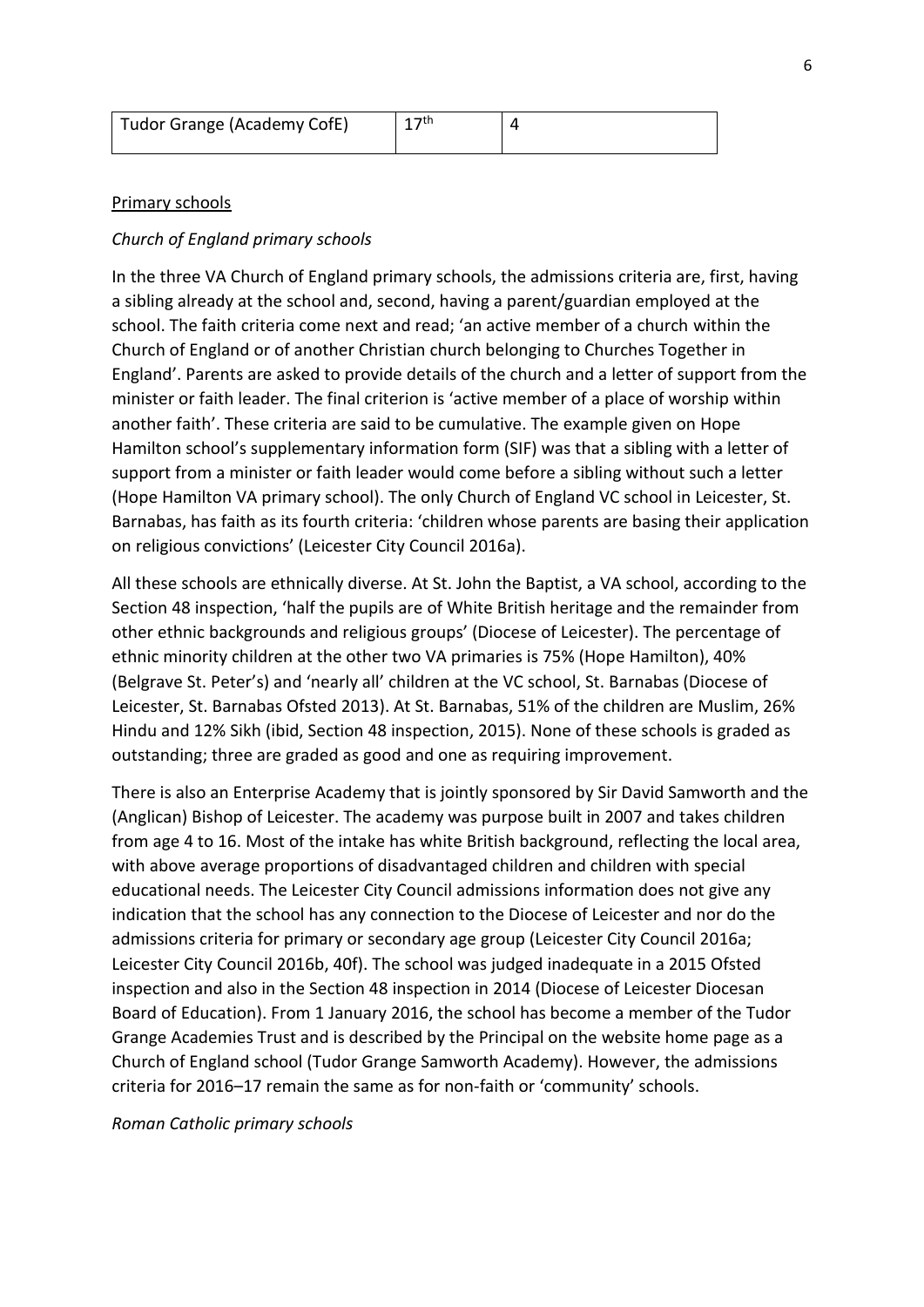Selection criteria come into play if a school is oversubscribed, that is if there are more applications for pupil places than there are places. In the case of oversubscription, the selection criteria which will then be applied in all six Catholic schools, listed in Appendix 1, prioritise Catholic children (looked-after and siblings), followed by the ranked criteria below:

- 1. Child is a baptised Catholic evidence required is a copy of the baptism certificate.
- 2. Child baptised in another Christian denomination and has been received into the Catholic faith (baptism certificate and a written statement or certificate from a Catholic priest).
- 3. Child is being prepared for Catholic baptism on a recognised course written statement verifying this from a Catholic priest.
- 4. Child baptised or dedicated in another Christian denomination which belongs to 'Churches Together in England' (copy of certificate).
- 5. Child is a member of another faith copy of baptism or dedication certificate or verification by a religious leader (Leicester City Council 2016a, 29).

It is also stated that priority will be given to those who have submitted a 'mass verification form' to show that they attend mass weekly. According to the outgoing Schools' Adjudicator, Elizabeth Passmore, making a general point in 2016, catechumens cannot have priority 'above non-Catholic children as catechumens are not (yet) Catholics' (making criterion 3 above invalid).

The Catholic primary schools ranged from 'outstanding' to 'requires improvement' in their most recent Ofsted, all were ethnically diverse and some were more diverse than the local population as a whole. The percentage of Catholic children, where figures were given, ranged from a minority to almost all. Since schools seen as desirable by parents are more likely to be oversubscribed and thus applying faith criteria, this percentage was correlated with the educational standard and the percentage of pupils eligible for the pupil premium for disadvantaged children. For example, Holy Cross, graded as 'requires improvement' in 2014, had 45% baptised Catholic, 25% other Christian denominations and 28% no religion. St. Patrick's, graded as good, had 69% baptised Catholic, and at Christ the King, graded outstanding, almost all children were baptised Catholic and transfer to a Catholic secondary school. Whereas nearly half the pupils at Holy Cross were eligible for the pupil premium, only 8.8% were eligible at Christ the King. The percentage of pupils from minority ethnic backgrounds for these three schools was half at Holy Cross, three quarters at St. Patrick's and half at Christ the King (Nottingham Roman Catholic Diocese Education).

The three voluntary academies had a religious designation before converting to academy status and so may select up to 100% of the intake by faith criteria. The same pattern was apparent in these schools with St. Thomas More, graded outstanding by Ofsted, having 91% baptised Catholic pupils and only 6.5% of pupils eligible for the pupil premium, reflecting the area in which it is situated (Nottingham Roman Catholic Diocese). Sacred Heart Voluntary Academy has a majority of ethnic minority children, a diversity of faiths and above-average numbers receiving the pupil premium.

# *Free schools with a religious designation*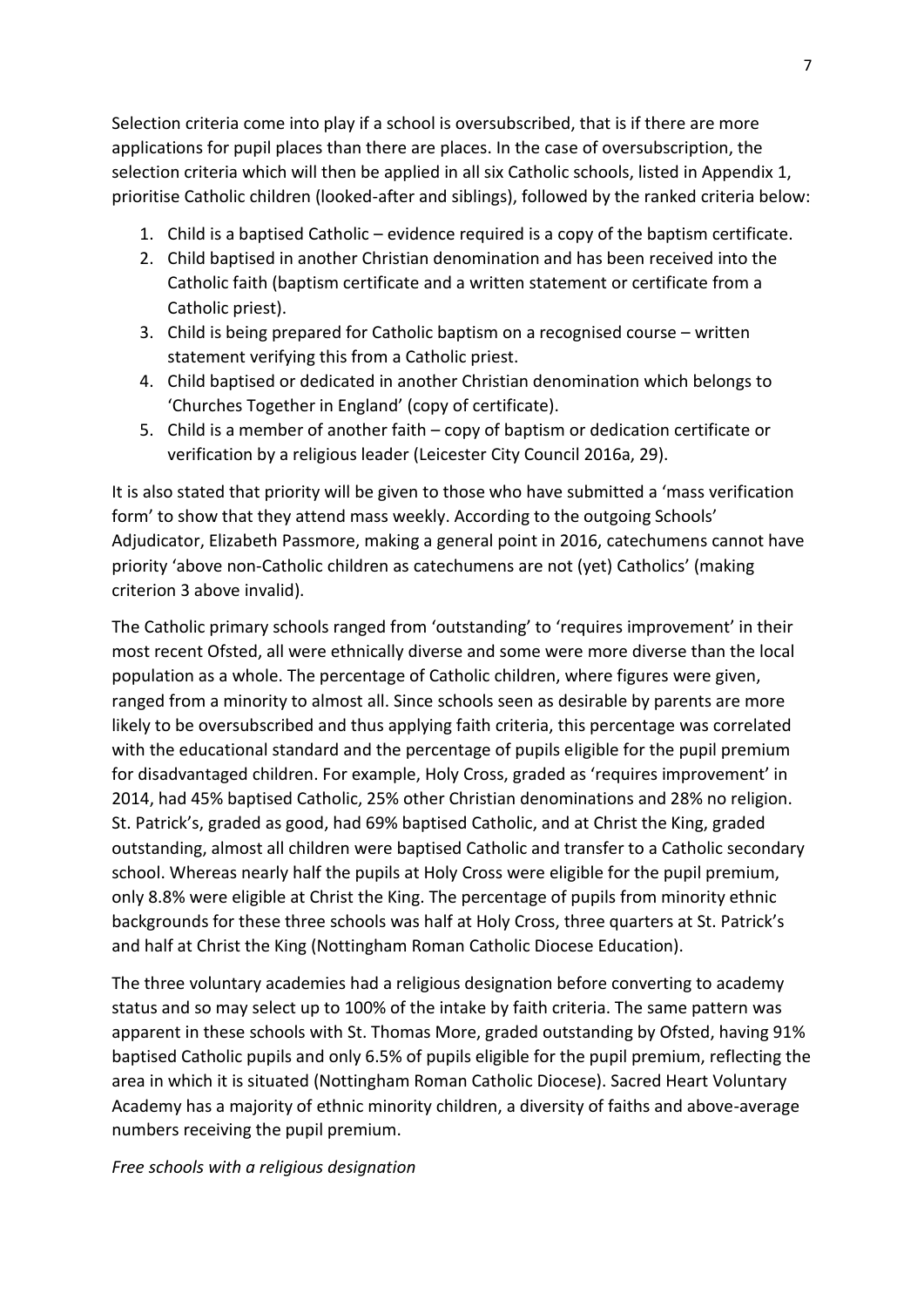Free schools are required to ensure, if oversubscribed, that 'at least 50% of the intake is admitted without reference to faith' (Long and Bolton 2015, 6). Both the Hindu and Sikh free schools have an intake of 60, with 30 places allocated by faith criteria and 30 community places, as required by law. If one category is undersubscribed, the school may admit from the other. There could therefore be any proportion of children from the designated faith at a free school, up to 100% if there are no applications for the community places and less than 50% if the faith places are not filled. It is likely to be difficult to attract applicants from outside a minority faith unless the free school has established a good reputation, thus faith places are likely to exceed 50%. This tendency may be reinforced by the publication of rigorous faith criteria for admissions, even if they are not applicable to community places.

# *Krishna Avanti School*

On the school website for Krishna Avanti School, opened September 2011, there is a section on Visions and Values stating that: 'Avanti schools are Hindu faith schools which welcome children from all backgrounds', 'the nature of Collective Worship and Religious Studies will be broadly reflective of the practices and teachings of ISKCON' (Krishna Avanti Primary School). The admissions policy states that: 'We ask all parents applying for a place here to respect this ethos and its importance to the school community. This does not affect the right of parents who are not of the faith of this school to apply for and be considered for a place here' (op cit). For faith places, lookedafter children from practising Hindu families have first priority followed by '(2) Up to 10 Children from practising ISKCON families, who worship at an ISKCON centre (3) Children from other practising Hindu families . . . who live the shortest distance to school gate (measured in a straight line) (sic)' (Leicester City Council 2016a, 40).

The SIF on the school website asks for an official temple stamp and certification that the family are practising Hindus 'who follow all the key tenets of the faith as practised by our Temple' or (second) cannot verify that the family follow the key tenets 'but they do attend the Temple either regularly or irregularly' (Krishna Avanti Primary School). The first Ofsted inspection reported that most children are from an Asian or British Asian background.

# *Sikh free school – Falcons Primary School*

The school opened in October 2014. For the 30 places for children of the Sikh faith, the oversubscription criteria read: 'Faith is defined as any child who, with or without their family, is a practising member of the Sikh faith. . .. If applying under the Sikh criteria please ensure you email or post a letter from a Gurdwara confirming the applicant has a belief in the teachings of the 10 Sikh Gurus and the Guru Granth Sahib JI and that they regularly attend a Gurdwara' (Falcons Primary School). Falcons had not yet had an Ofsted or Section 48 inspection but the school website reported that 24% of the children were from non-Sikh backgrounds.

# Secondary schools

*Church of England Academy*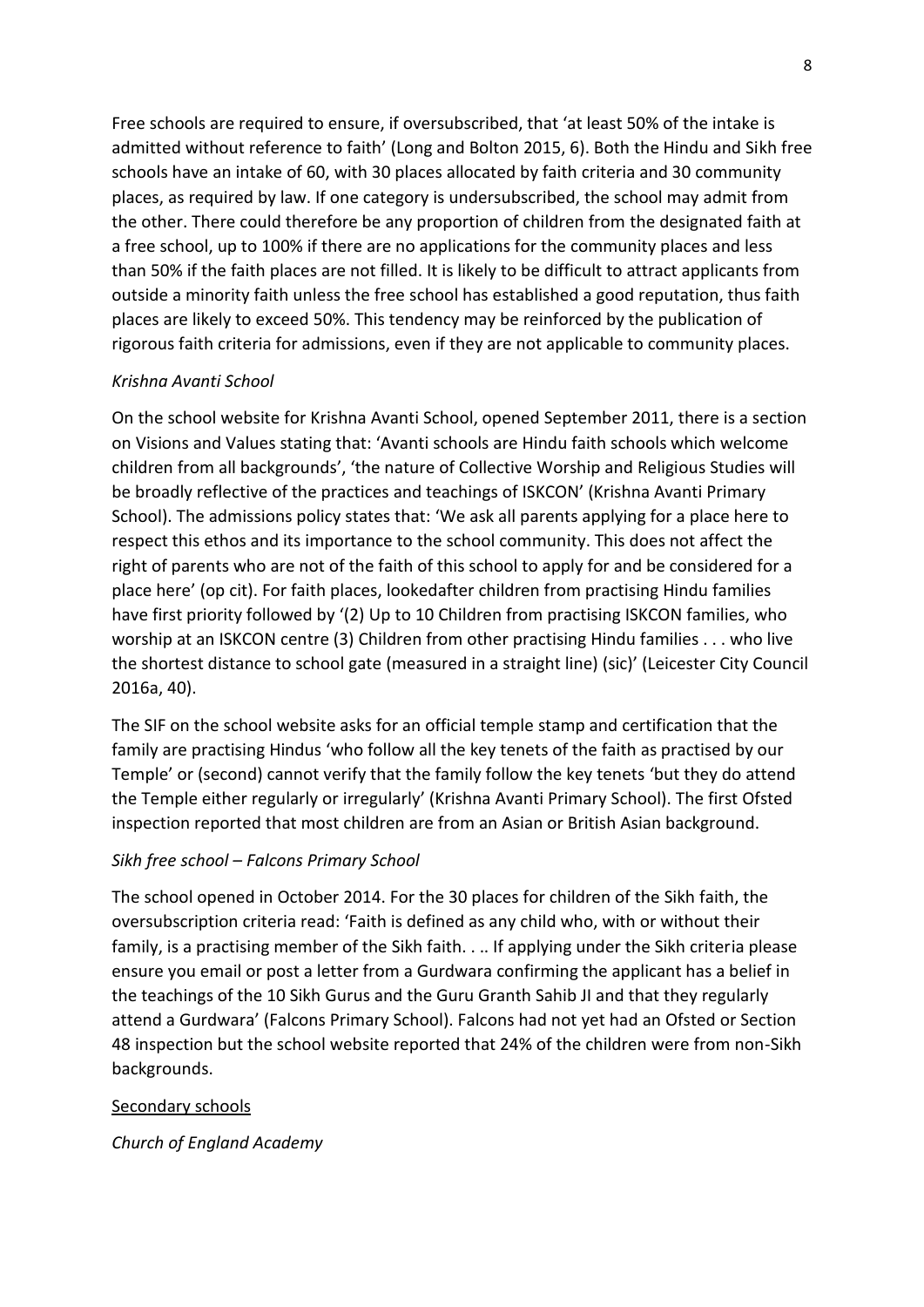As discussed in relation to primary schooling above, there is one all-age academy with a Church of England designation but no faith criteria for admissions. The academy opened in 2007 and incorporates an Anglican Church on the site. The school stood out as having the highest proportion of pupils eligible for the pupil premium at both primary and secondary level, low levels of attainment and a largely white British intake. As Table 4 shows, for attainment at GCSE, it was 17th out of the 18 secondary schools in Leicester and it was graded as inadequate by Ofsted (Leicester Diocesan Board of Education, Samworth Enterprise Academy). Although the school's Church of England identity is now prominent on its website, the 'shared ethos' and 'key values' of the Tudor Grange Academy Trust, to which the school now belongs, do not seem to refer to any faith/ religious basis since other schools in the trust are not faith schools (Tudor Grange Academy Trust). The school had places for all applicants.

#### *Catholic VA secondary schools*

The statement on admissions for all Catholic schools in the diocese reads, 'places are available for students from other [non-Roman Catholic] backgrounds whose parents wish them to be educated in a Catholic environment' but also that children of Catholic families have priority. In the admissions criteria, looked-after or previously looked-after children who are 'baptised Catholic pupils' are ranked first and other looked-after children 'who are not Catholic' third (Leicester City Council 2016b). The Catholic schools: '. . .ask all parents applying for a place to respect this ethos and its importance to the school community. This does not affect the right of parents who are not of the faith of these schools to apply for and to be considered for places' (English Martyrs' Catholic School Admissions Policy).

The two VA Catholic schools in Leicester City have the same SIF for those applying under faith criteria. The list of criteria is the same as those given earlier for Catholic primary schools. The current admission policy for the Catholic secondary schools prioritises Catholic children from all backgrounds, stating: 'We are mindful of the mission of the Church to welcome those who are disadvantaged or marginalised. In particular, we continue to welcome children of families from other countries who have made their home in Leicestershire and the Diocese of Nottingham' (Diocese of Nottingham Education Service 2015).

In 2013, half of St. Paul's pupils were white British and half came from a 'wide range of ethnic minority groups', 65% of pupils were Catholic, 17% from other Christian faiths and 7% from other world faiths (Nottingham Roman Catholic Diocese Education [click on school name for section 48 and Ofsted inspection reports]). Having previously been graded as 'good', the school was graded as 'requires improvement' in an Ofsted inspection December 2015 (ibid, Ofsted 2016b). At the other Catholic secondary school, English Martyrs', just over half of all pupils were white British in 2014 (ibid), 74% were baptised Catholics, 18% were other Christian, 6% other world faiths and 2% no religion (Nottingham Roman Catholic Diocese Education [click on school name for section 48 and Ofsted inspection reports]). As Figure 4 shows, English Martyrs' was graded as good by Ofsted in 2014. Both Catholic schools were graded outstanding in their last Diocesan Denominational inspections.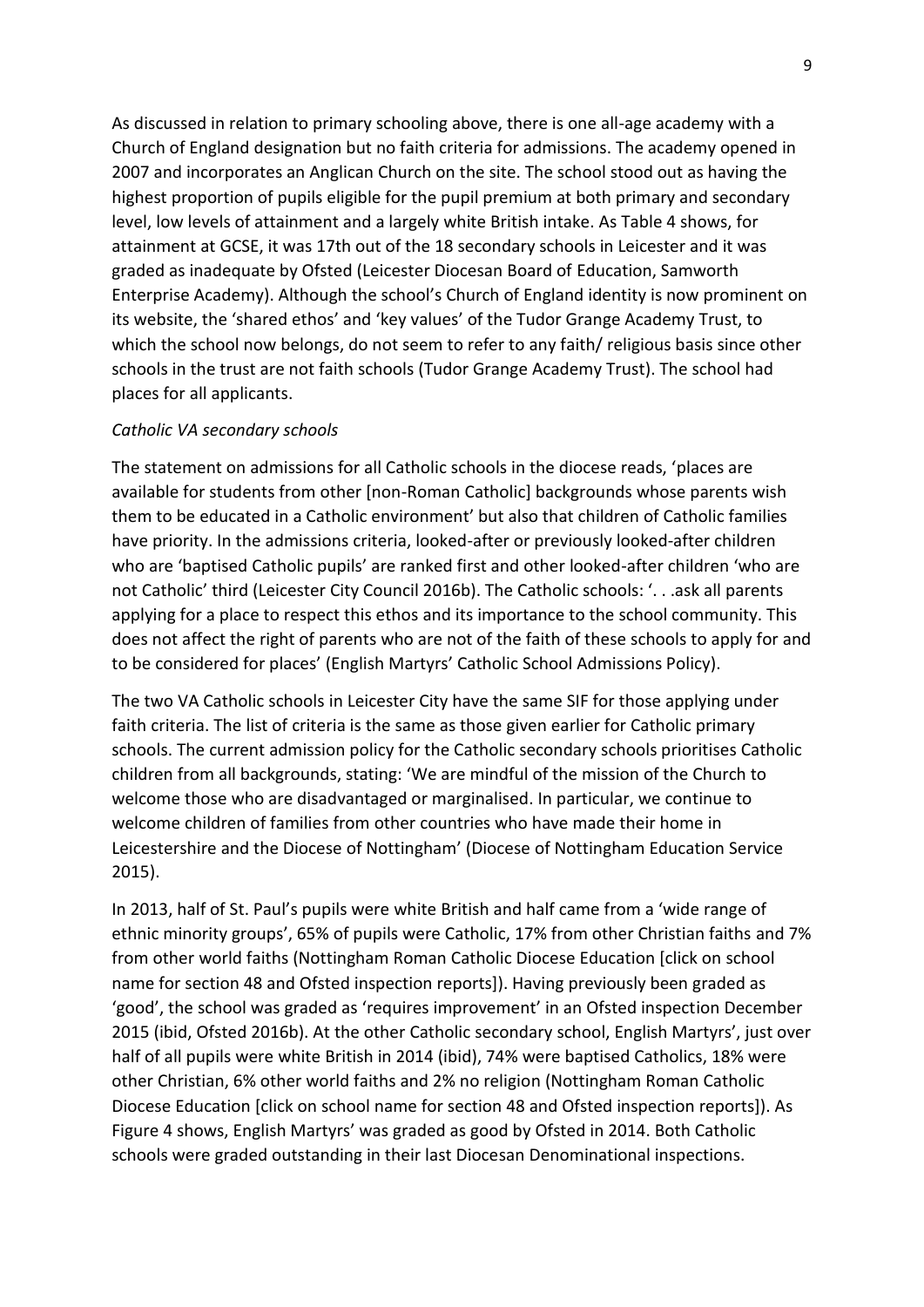## *Muslim VA secondary schools*

The Madani Schools Federation is located in purpose-built premises, dating from 2007, which have operated as separate boys and girls 11–16 schools since September 2012. The girls' school has the highest GCSE examination results of all state-funded schools in Leicester City: 78% of girls achieved 5 or more A–C GCSEs including English and maths in 2015 (55% in the boys' school) (Gov.uk 2015). At both schools, looked-after and previously looked-after Muslim children 'who meet the religious practice test' (quoted in points 1–4 below) are ranked first in the oversubscription criteria and other looked-after children are ranked fifth. The Mission statement reads

Our core values will help learners to become confident in their identity as British Muslims with an enduring desire to perform their religious duties, live in harmony with fellow citizens and contribute positively to the social, political and economic well-being of their country. (Madani School Mission Statement)

The admissions policy for both schools states that each school

aims to provide education for all its pupils in an Islamic environment where Islamic values and practice permeate every aspect of the school's activity. We ask all parents applying for a place for their child, whether they are from the Islamic faith, another faith or none, to respect this ethos and its importance to the school community. (Madani Girls School 2016)

The SIF, on each school's website, states that all questions have to be answered in the affirmative or it will be treated as a non-faith application. Parents are asked to confirm that they are 'bringing up the applicant in the Muslim faith'. The next section on religious practice is to be completed by an official Imam in the presence of the parent/carer answering 'yes' or 'no' to the following questions:

- 1) I confirm that the child adheres to all of the following principles of Islam: o Belief in the oneness of God (Tawhid) o Belief in the finality of the Prophet Muhammad, peace be upon him (P.B.U.H.)
	- o Respect of all the companions of the Prophet Muhammad (P.B.U.H.) o Accepting the Shahadah (proclamation of faith)
- 2) I confirm that to my knowledge (or that the parent has directly confirmed to me) that, whenever possible, the child prays 5 times a day
- 3) I confirm that to my knowledge (or that the parent has directly confirmed to me) that the child fasts during the month of Ramadan
- 4) In my opinion the child follows the Islamic code of dressing by dressing appropriately and modestly

If there are exceptional circumstances;

The Imam is asked to indicate (if appropriate) which criteria the applicant cannot meet for any exceptional reason and whether and why the Imam considers them suitable for admission as to the school as a practising Muslim (Madani School Federation)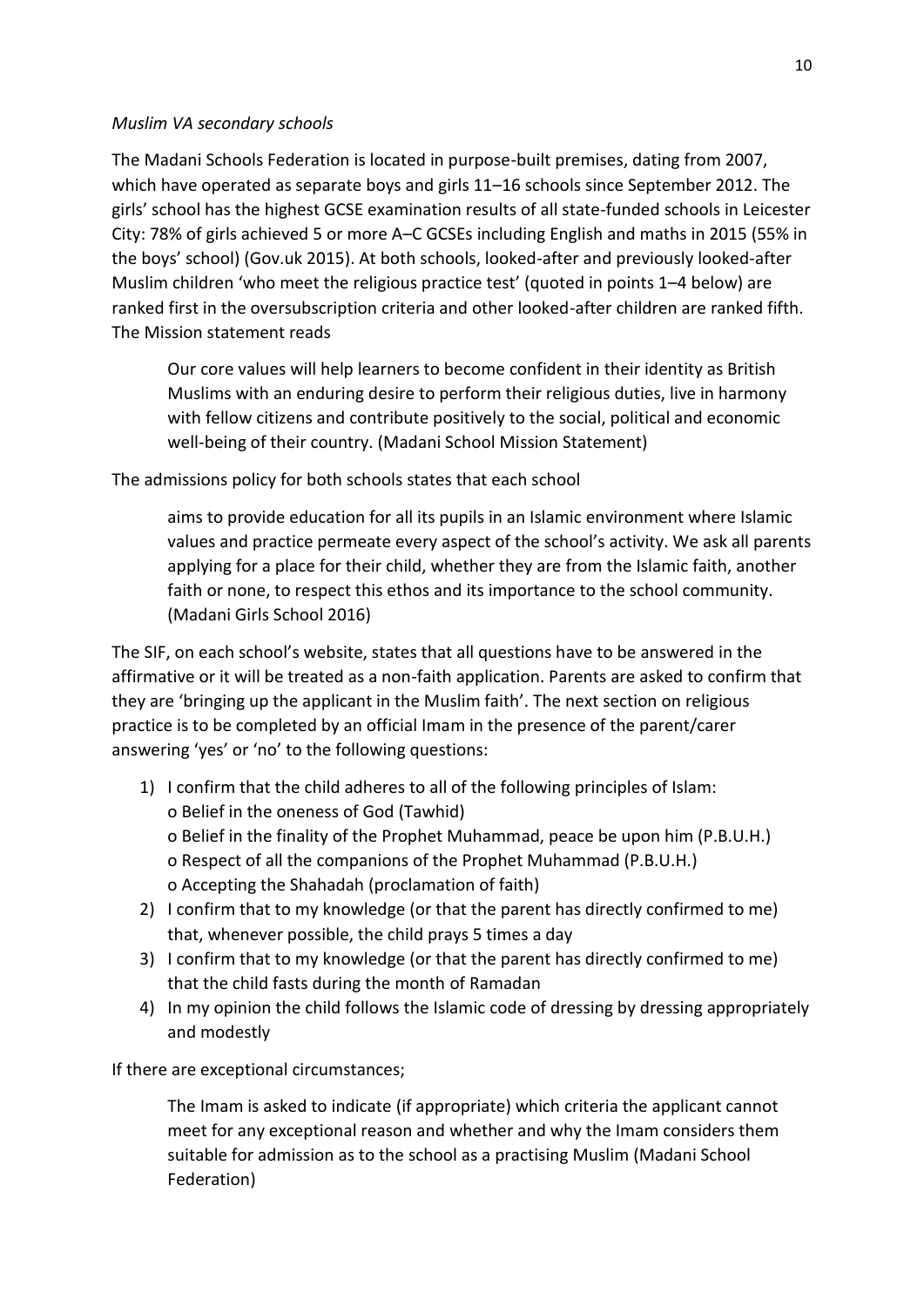The emphasis in these criteria is on the child's belief and practice. Both Madani Federation schools were said, in their Section 48 reports, to attract 'pupils of Muslim faith from different backgrounds'; there was no reference to pupils of other faiths or none (AMS UK 2014). In the first intake, it was reported that no non-Muslims had applied and the two schools later dropped the, self-imposed, reservation of 10% of places for non-Muslims (BBC Leicester 2007). Both schools were graded as good in their most recent Ofsted inspection and received the top grade in the Section 48 inspection by the Association of Muslim Schools, UK (Ofsted 2013; Ofsted 2016c; AMS UK 2014).

# *State-funded secondary schools without a religious designation*

The 13 secondary schools without a religious designation had combined admissions of 2985 (Leicester City Council 2016b). All, whether Community, Trust or the new Academy, had the same oversubscription criteria for the 2016–17 intake which, after looked-after children and children subject to a child protection order, prioritised children in the catchment area, with those with siblings in years 8–10 taken first. For children outside the catchment area, those with siblings in years 8–10 came first followed by those fleeing domestic violence and finally any other children whose parents requested a place (Leicester City Council 2016b, 11). Four of the schools had an Ofsted outstanding grade at the last inspection. The catchment areas could vary considerably from year to year; for example, the distance from home to school of the last pupil admitted to Moat College was 0.84 mi in 2014–15 but 3.46 mi in 2015–16. There was one girls' school and one boys' school and the rest were mixed gender schools.

As shown in Appendix 3, there is considerable diversity on educational measures. Schools with the best results on the GCSE measures were the most oversubscribed and had the smallest catchment areas. The two schools that had fewer preferences than the number of places available were ranked 18th (the lowest of all schools) and 13th on GCSE results, but both had below the average percentage of children eligible for the pupil premium. The pupil premium gives additional funding to the school for each pupil who is deemed to be disadvantaged; on average, 39% of pupils at Leicester's non-faith secondary schools were eligible.

## Independent schools

For more affluent parents, the availability of independent fee-paying day schools increases the choices available for their child's education. There are schools that fit into the traditional model that select academically, and, due to the fees, on socio-economic status, but less often by religious criteria. However, in Leicester, there are also a large number of mainly small schools with a strong faith identity and relatively low fees, making them accessible to a wider group of parents.

Among the 'traditional' independent day schools are Leicester Grammar School Trust and Leicester High School for Girls, both are academically selective and have a Christian foundation/Christian ethos but no religious criteria for admissions. Leicester Grammar School's fees for 2015–16 were £12,342 p.a. at secondary level and Leicester High School for Girls charged up to £11,610 p.a. depending on the school year. Their intake was reported in inspections to be from business and professional families, with over one-third of the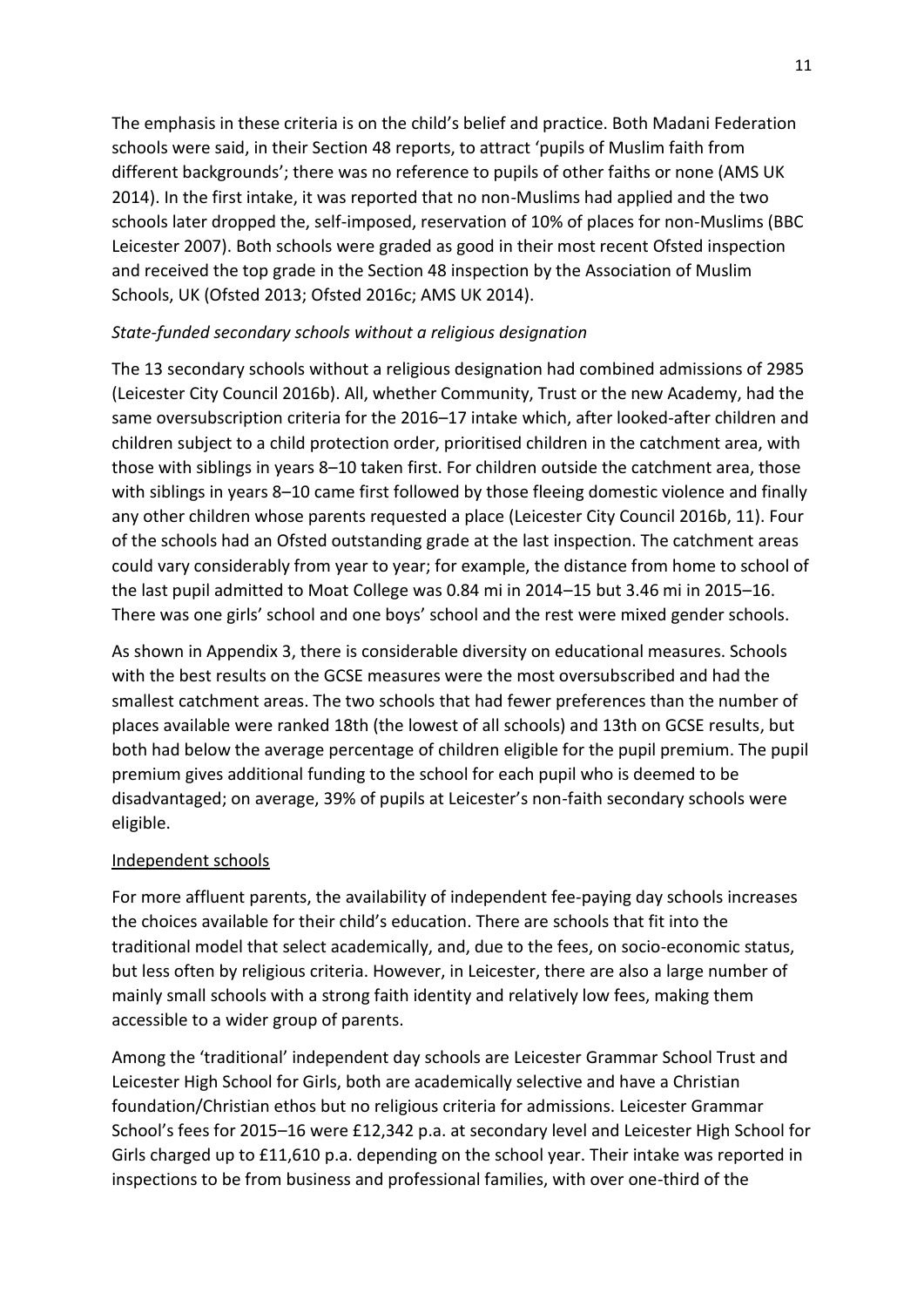Grammar school pupils and a majority at the high school being from minority ethnic groups (Independent Schools Inspectorate 2011; Independent Schools Inspectorate 2015a). There is also a Catholic day and boarding co-ed school (Ratcliffe College); 'the Catholic faith permeates the school and lends it much of its character' (Independent Schools Inspectorate 2015b, 4.4). Nevertheless, the faith criteria are not stringent, with 'priority to Catholic families and those sympathetic with the Catholic ethos' (Ratcliffe College).

In the second category of independent schools, there are many schools with strong faith identities and relatively low fees. Emmanuel Christian school provides a 'Bible based Christian education' and had 43 pupils in January 2015, age 4–16, with fees charged according to income from £1500–4000 p.a. (Emmanuel School). Ten independent schools in Leicester are listed in the Association of Muslim schools directory (AMS UK). For example, Jameah Girls Academy takes girls from age 7 to 16 years old and charged £2300 p.a. in 2015 (Jameah Girls Academy). The percentage gaining 5 GCSEs grades A\*–C was 86% (Telegraph GCSE Results 2015). Darul Uloom, which prepares male students to become Imams or Islamic theologians, charged £1800 p.a. for day pupils in 2015 (Darul Uloom) and had a 100% pass rate for 5 GCSEs including English and maths at grades A\*–C (Telegraph GCSE Results 2015). Many of the smaller faith schools had been inspected by Bridges Schools Inspectorate and most were downgraded when re-inspected by Ofsted (Wilshaw 2015). For example, Al-Aqsa School, Emmanuel Christian school and Jameah Girls' Academy were graded as requiring improvement in 2015 (Ofsted 2015a; Ofsted 2015b; Ofsted 2015c) and Leicester Islamic Academy and Leicester International School were both graded inadequate in 2015 inspections (Ofsted 2015d; Ofsted 2015e). However, Al Islamia Institute, a primary school, was graded as good (Ofsted 2016a).

## Diversity and choice

For parents who do not consider their local school to be good enough, the chances are that a preferred school will be popular and oversubscribed. Not surprisingly, schools with the highest percentage achieving 5+ GCSEs including English and maths at grade C or above were the most oversubscribed. As the appendices show, the percentage achieving that GCSE measure varies from a quarter to three-quarters of the year group in each school. The performance of schools is negatively correlated with socio-economic factors such as the proportion of children eligible for free school meals.

A recent Department for Education report divided schools by performance in Scholastic Aptitude Tests (assessments carried out in primary schools) and GCSEs (the main assessments carried out in secondary schools at age 16) and found that house prices are higher in areas around the top performing schools than in the surrounding areas (Department for Education 2017). Data from a YouGov survey of parents with a child attending school asked if they had themselves used 'particular strategies to get into a good school': 20% reported moving into an area with good schools and 14% had moved into the catchment area of a specific school (Francis and Hutchings 2013).

For the Leicester parent seeking an alternative to their local school, there are state-funded faith schools for those who are able or willing to meet the admissions criteria. This is the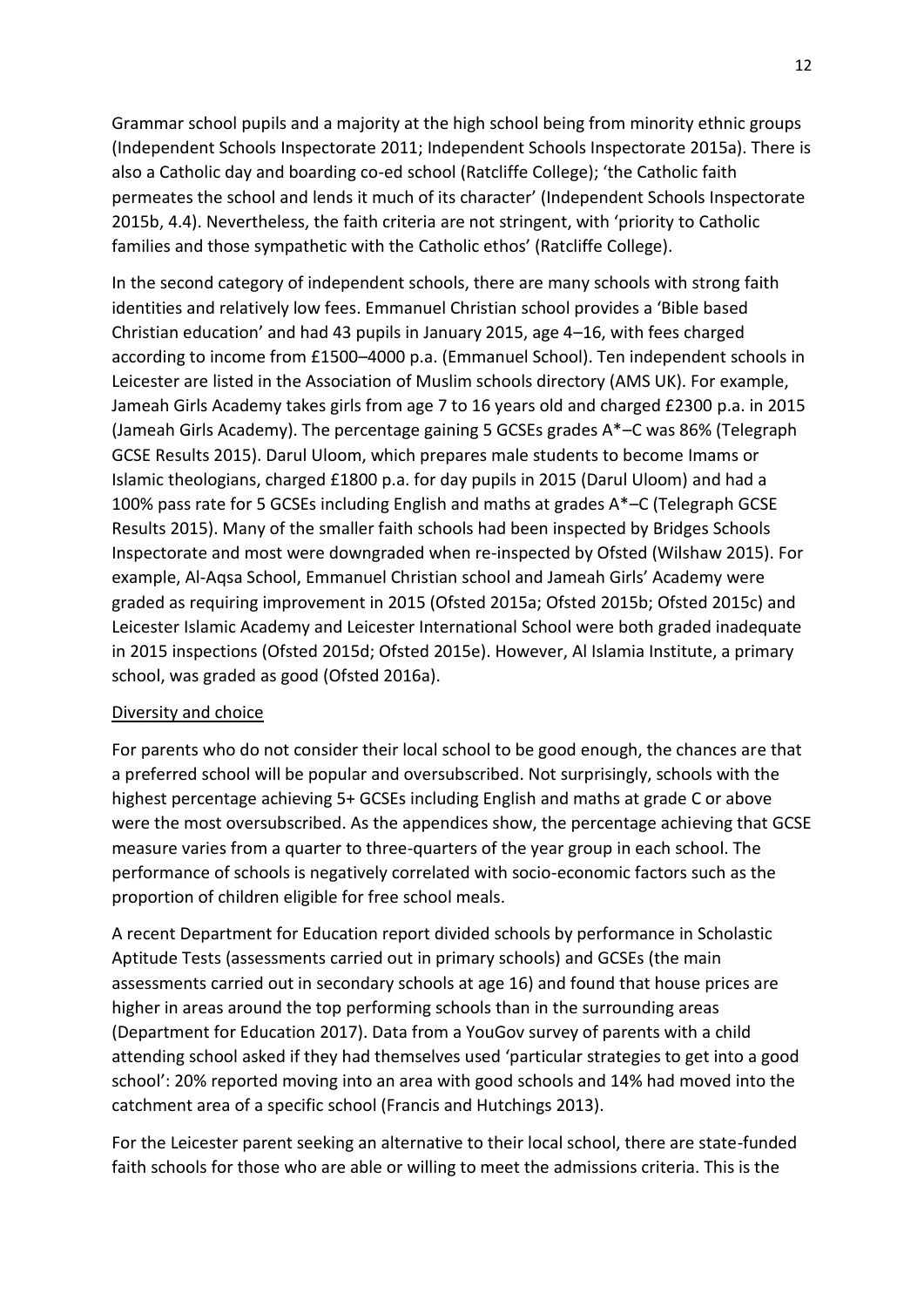obvious sense in which faith schools increase choice. However, as we have seen, faith schools in Leicester are highly variable in quality running the gamut from the highest to the lowest grades in the most recent Ofsted inspections.

If considering a primary school, six non-faith primary schools and two Catholic primary schools have the highest Ofsted inspection grade of outstanding. At the other end of the spectrum, nine of the non-faith primary schools and two faith schools were graded as 'requiring improvement', and one faith and one non-faith school were graded inadequate (Gov.uk). Looking at children achieving the expected level in the key stage 2 tests, there are no results as yet for the Sikh and Hindu primary schools, but the Catholic and Church of England schools could not be said to be academically better than non-faith schools. Taking the primary schools for which these results are available, and excluding special schools, three Catholic schools are above the midway point in the league tables for these tests and three are below, while two Church of England school are above and three below (Gov.uk 2015).

At primary level in Leicester, a faith school can nevertheless provide an additional choice for parents who are willing to accept the school ethos, regardless of any religious practice. The exception is significant: the highest performing Catholic primary school in which almost all children are at least baptised Catholics. The two free schools in theory provide an additional choice for any parent because they currently have to take half their intake without regard to faith criteria if there are applications. Figures were not available for the Hindu school but the Sikh free school was reported to have 24% from non-Sikh backgrounds (Falcons Primary School Section).

At secondary level, faith schools do better. Four of the top 10 state-funded schools for GCSE performance are faith schools (out of the 5 faith schools in total) despite 1 of the 4, St. Paul's Roman Catholic secondary school, receiving an 'inadequate' Ofsted grading (Appendix 2). The top performing VA Muslim girls' school is oversubscribed and so can select only practising Muslim pupils using rigorous criteria of childhood belief and practice. The intake at the Catholic secondary schools is not exclusively baptised Catholic, but the next largest group admitted to Roman Catholic schools are from other Christian backgrounds. The two Catholic schools have the lowest percentage of pupils eligible for the pupil premium of all Leicester secondary schools (although the average for faith schools in total is the same as for non-faith schools). This suggests that the religious designation in the case of these Catholic schools also allows a degree of socio-economic selection, with more affluent parents benefitting. By contrast, the one Church of England secondary school has the highest percentage eligible for pupil premium of all secondary schools and is undersubscribed. This school has relatively low performance at GCSE, required improvement in the Ofsted inspection and, according to a report in the local paper, had a high truancy rate (Leicester Mercury 2016a). This seems to illustrate the finding that the criteria of a good school will come before faith considerations for most parents.

## Do parents want to choose a faith school?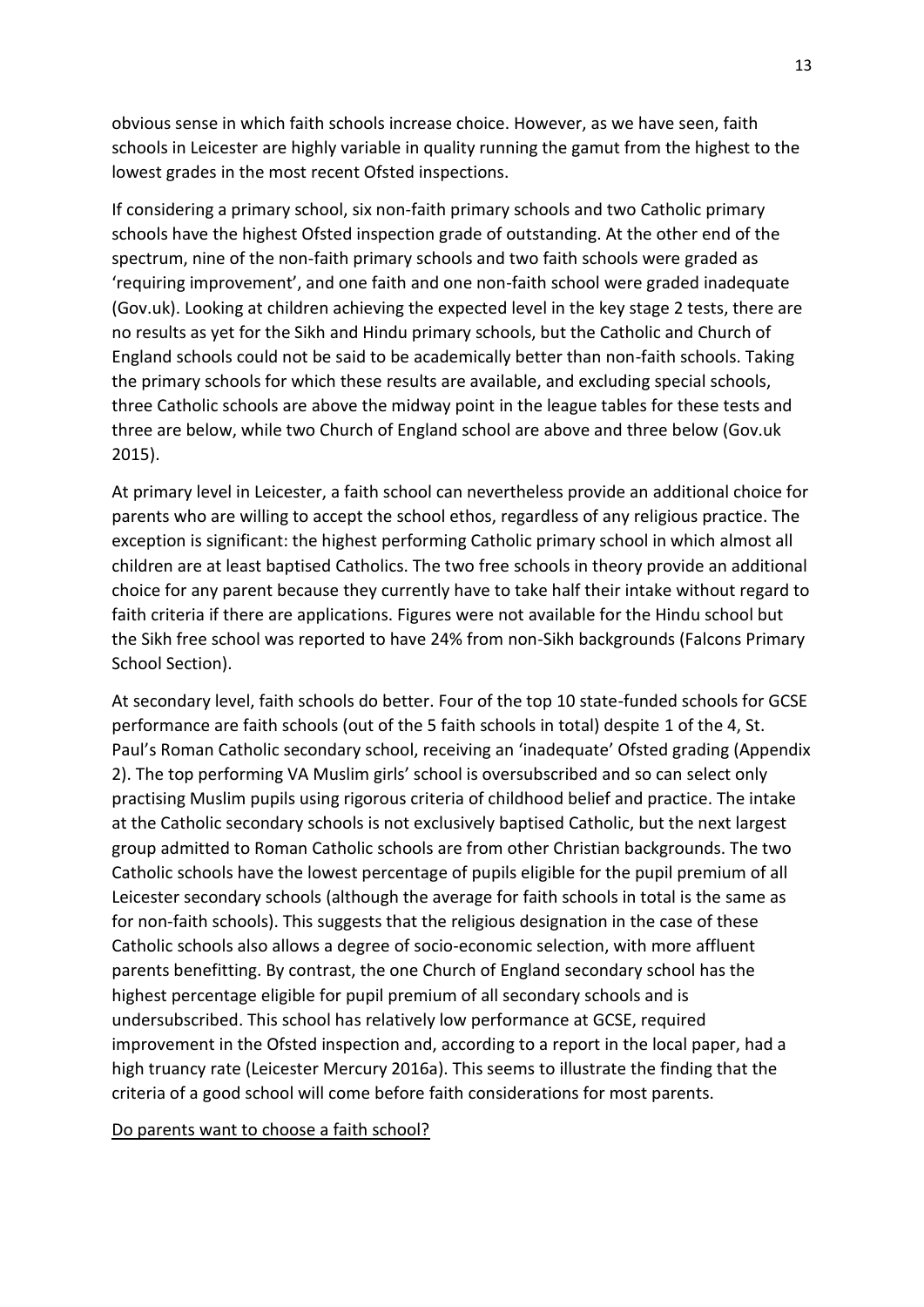Before concluding, it is relevant to note that not all parents may wish to send their child to a faith school, even if they identify with a faith. Woodhead (2013) designed a nationally representative survey of Great Britain which was administered by YouGov to probe this topic. It found that the top factors influencing the choice of a school in a local area are academic standards (77%), location (58%), discipline record (41%) and ethical values (23%). Reasons to do with faith come well below these: 'Grounding of pupils in a faith tradition' 5% and 'transmission of belief in God' 3%. There is remarkably little variation by faith when it comes to saying that academic standards count most: the largest proportion of Anglicans, Catholics, those of other faiths and those with 'no religion' say that academic standards are the most important consideration for them in choosing a school. As for the more faithrelated reasons for choosing a school, there is much more variation between faiths. 'Grounding of pupils in a faith tradition' is selected by 6% of Anglicans, 18% of Catholics, 8% of Muslims and 6% of Jews (this may reflect the relative importance given to faith socialisation in the home vis-à-vis in school, but it should be noted that sample sizes for the non-Christian faiths are small and merely indicative).

A second question on the same survey asked whether respondents would be likely to send a child to a faith school. Just under a quarter of the population as a whole said this was likely, compared with a just under a third of Anglicans, 57% of Catholics, 39% of Jewish people, 31% of Hindus, 41% of Muslims, 58% of Sikhs and 66% of Buddhists (again sample sizes are small for the non-Christian faiths). Only 7% of those with 'no religion' would be likely to send a child to a faith school (Woodhead 2013; detailed secondary analysis of the same dataset has been carried out by Clements 2016 in relation to Catholics).

#### Conclusion

The sheer complexity of many faith schools' admissions criteria is one of the most striking findings of this article. Not only are these criteria complex and difficult to fulfil in the case of several of the faith schools – both Church and other faith – there is little consistency between schools. Some focus on parental faith, others on the child, and there are often multiple criteria. This problem is not confined to Leicester. According to the Schools Adjudicator's Annual Report in 2015, appeals over faith school admissions criteria accounted for 'a significant part of the adjudicator's workload' and most objections to these criteria were upheld partially or fully (Office of the Schools Adjudicator 2014, p.29). The adjudicator noted and criticised a complexity in some faith schools which makes it difficult for parents even to understand how the faith criteria would be satisfied – for example where 'multiple levels of [religious] practice' are demanded, far more levels than school place allocations can take into account (ibid, pp. 30f). Leicester illustrates some of these problems.

The research also illustrates how 'strict' religion and a measurable kind of active religious practice are given greater weight in faith school admissions than other kinds of adherence and more irregular practice. Parents and children who conform to the particular interpretation of the faith favoured by those who set the admissions criteria are advantaged relative to those who hold other interpretations, with no real right of appeal or protest.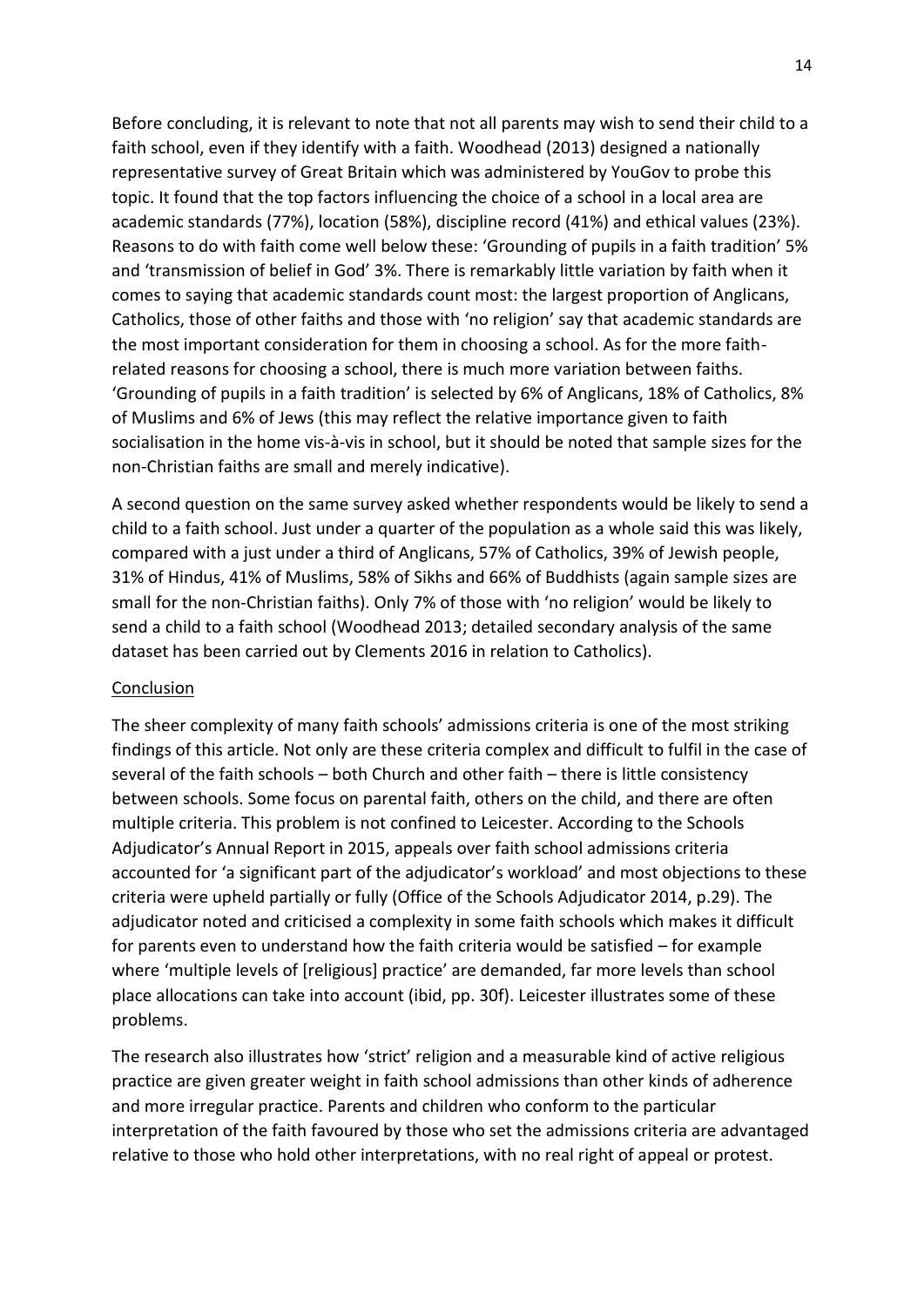When it comes to the question of whether the existence of faith schools enhances choice for those looking to select a school in Leicester in 2016, the evidence is mixed. The main conclusion is that it depends what kind of religion – or 'no religion' – you have, and it depends on the quality and selection criteria of the faith schools available in a particular town or city. As we have seen, the largest faith groups in Leicester according to the 2011 census are Christian, 'no religion' and Muslim, followed by Hindu, and they are of highly variable quality in terms of attainment. In general, the growing number of faith schools in Leicester appears to give all except those with 'no religion' somewhat more choice, but it depends upon your faith and ability to meet the often complex selection criteria.

Muslims and Hindus have more choice than in the past if parents are willing to embrace the version of their faith embodied in the admissions criteria of their faith schools. The large number of Muslim fee-paying schools in Leicester indicates the demand for faith-based education in that community and, on its website, the Madani Federation outlines plans to open two new single sex secondary free schools for 2018. The Krishna Avanti Trust also has plans for an all age, 5–19, Hindu school (Leicester Mercury 2016b). At present, the Muslim state-schools are in practice not open to non-Muslim parents, so do not enhance choice more widely. Catholics also have more choice of good schools at primary and secondary levels, and may have more in the future if the Catholic Church goes ahead with plans to open new free schools. Anglicans have more choice of good schools only at primary level, and particularly if they are regular church attenders.

By contrast, the second largest group of parents and children in Leicester at the 2011 census (or the largest according to recent surveys) – those who say they have 'no religion' – do not benefit from the existence of faith schools unless they are prepared to fulfil the admissions criteria purely for the sake of getting a child into a faith school (most of those with 'no religion' are white British, so this only really applies for church schools). Our earlier national survey finds that only 7% say they would consider sending a child to a faith school. Thus, the one constituency that does not seem to gain any benefit from the growing number of faith schools in Leicester is 'no religion' parents and children, especially those from poorer backgrounds in areas where the local community school is underachieving, and who will not or cannot seek a place in a faith school. Since the number of those who report 'no religion' is growing steadily, this problem is unlikely to go away.

#### Notes

1.The arguments in favour of faith schools include claims about their generally good academic standards, distinctive ethos and contribution to community cohesion and assert the right of parents to educate their child in their faith and the benefits of parental choice (Oldfield, Hartnett, and Bailey 2013; Church of England Archbishops' Council. Education Division. 2009; Department for children schools and families (Dcsf) 2007). In England as a whole, faith schools tend to be over-represented at the top of the primary schools league tables for test results at the end of key stage 2 (Gov.uk 2015) and on average, a slightly higher percentage of their pupils gain 5 or more good GCSE grades (Long and Bolton 2015, p. 18). Arguments against faith schools include the claim that they are divisive, separating children not only by religion but also socially and sometimes by ethnic group, that the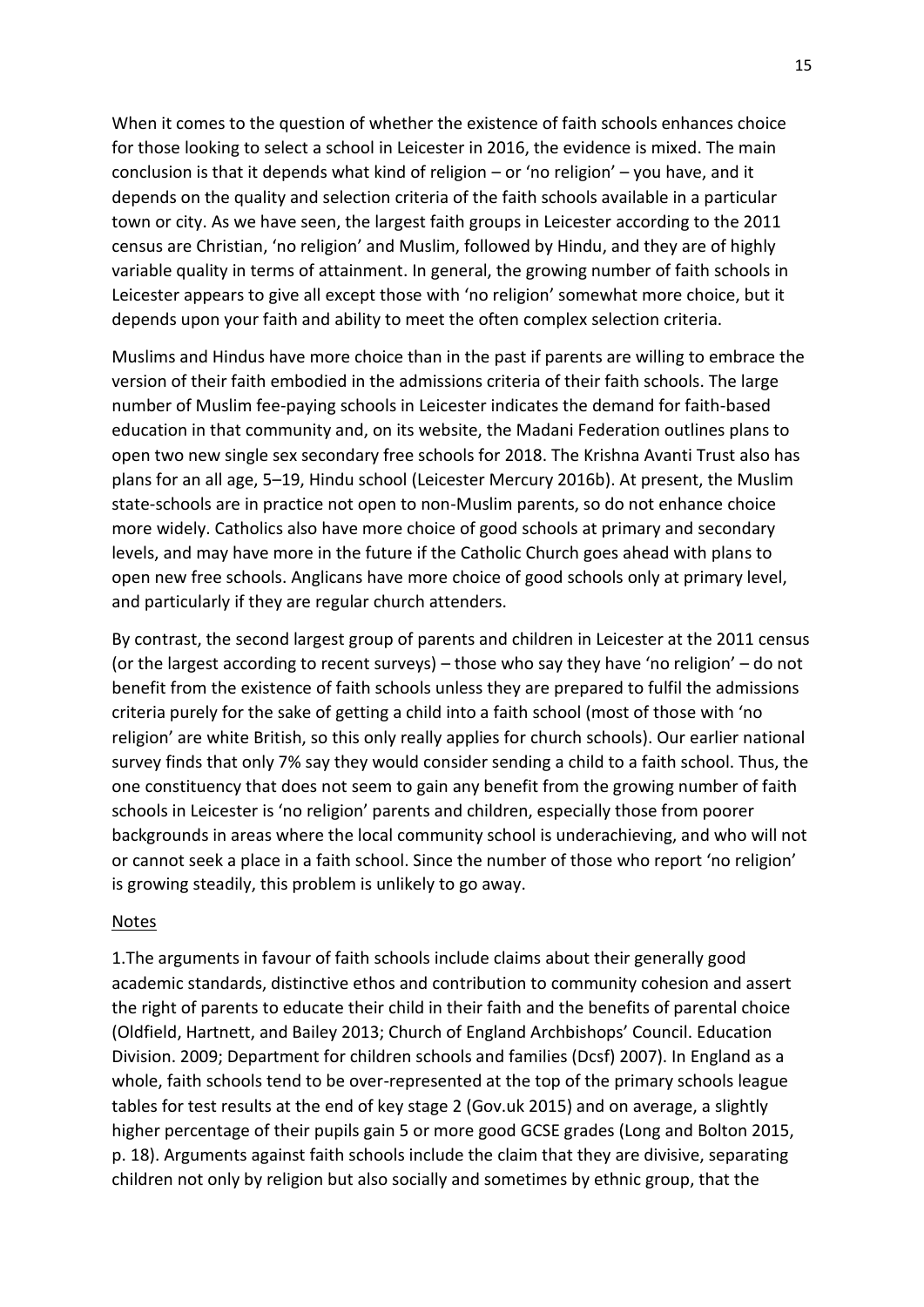exercise of parental choice increases inequalities in the education system, and that instilling specific religious beliefs and values is a matter for parents and the community not for statefunded schools (Accord Coalition 2017; Berkeley, R. with research by Vy, S 2008; British Humanist Association 2006).

2.All the Ofsted and denominational reports for Anglican and Roman Catholic faith schools referred to in this report can be accessed through the relevant diocesan website. The Nottingham Roman Catholic Diocese Education website lists both reports under the school name at http://www.nottingham-diocesan-centre.org. uk/index.php/inspectionintroduction/new-school-directory. The Diocese of Leicester Board of Education website has a list of Church of England schools (Leicester followed by name of school) with links to each school website on which the latest Ofsted and Section 48/denominational inspection reports will be found. See http:// www.leicester-dbe.com/our-church-schools-andacademies/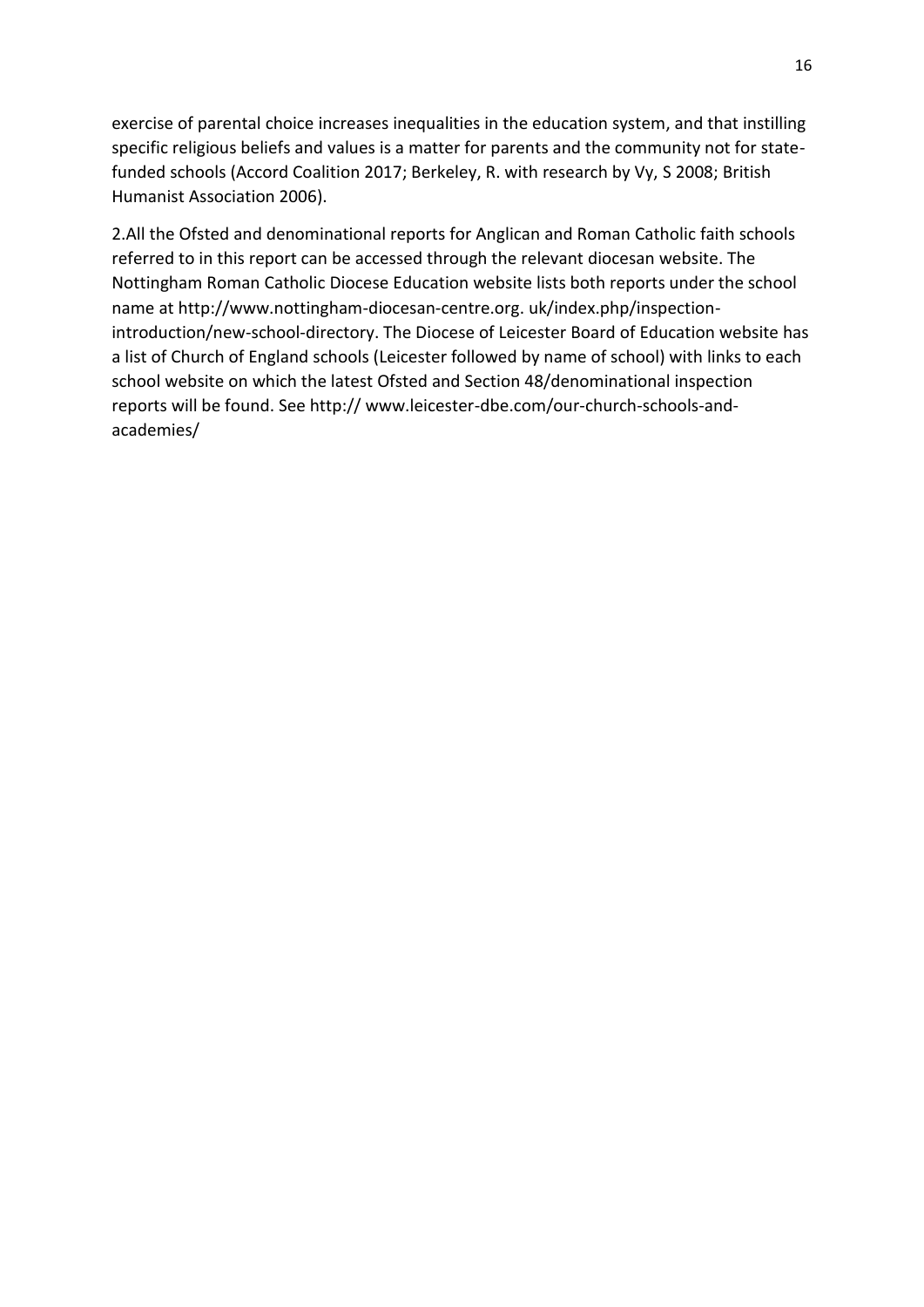#### **References**

Accord Coalition. 2017. *Databank of Independent Evidence on Faith Schools*

<http://accordcoalition.org.uk/research/>

AMS UK *Inspection reports Section 48*<http://ams-uk.org/services/section-48-inspections/>

AMS UK (Association of Muslim Schools) *Directory of schools* [http://directory.ams-](http://directory.ams-uk.org/schools_full.asp)

[uk.org/schools\\_full.asp](http://directory.ams-uk.org/schools_full.asp)

AMS UK. 2014. *Madani Girls School Inspection Report* 7 October 2014 [section 48 report].

[http://www.madani.leicester.sch.uk/mgs/images/Madani%20Girls%20School%20-](http://www.madani.leicester.sch.uk/mgs/images/Madani%20Girls%20School%20-%20Section%2048%20Report%20%5bOctober%202014%5d.pdf)

[%20Section%2048%20Report%20\[October%202014\].pdf](http://www.madani.leicester.sch.uk/mgs/images/Madani%20Girls%20School%20-%20Section%2048%20Report%20%5bOctober%202014%5d.pdf)

Berkeley, R. with research by Vy, S. 2008. *Right to divide. Faith schools and community cohesion*. A Runnymede Report. Runnymede Trust.

<http://www.runnymedetrust.org/uploads/publications/pdfs/RightToDivide-2008.pdf> BBC Leicester. 2007. *Islamic School Criticised*

[http://www.bbc.co.uk/leicester/content/articles/2007/10/03/islamic\\_school\\_feature.shtml](http://www.bbc.co.uk/leicester/content/articles/2007/10/03/islamic_school_feature.shtml) British Humanist Association. 2006. *Briefing 2006/4 Faith Schools. Update*.

<https://humanism.org.uk/wp-content/uploads/BHA-Briefing-Faith-schools-update.pdf> Church of England Archbishops' Council. Education Division.2009. *Strong schools for strong communities. Reviewing the impact of Church of England schools in promoting community cohesion*. Nov.2009.

[https://www.churchofengland.org/media/1204726/strong%20schools%20for%20strong%20](https://www.churchofengland.org/media/1204726/strong%20schools%20for%20strong%20communities%20-%20cofe%20report%20final.pdf) [communities%20-%20cofe%20report%20final.pdf](https://www.churchofengland.org/media/1204726/strong%20schools%20for%20strong%20communities%20-%20cofe%20report%20final.pdf)

Bullivant, S. 2017. 'The "no religion" population of Britain'. Catholic Research Forum Reports 3. Benedict XV1 Centre. St Mary's University Twickenham.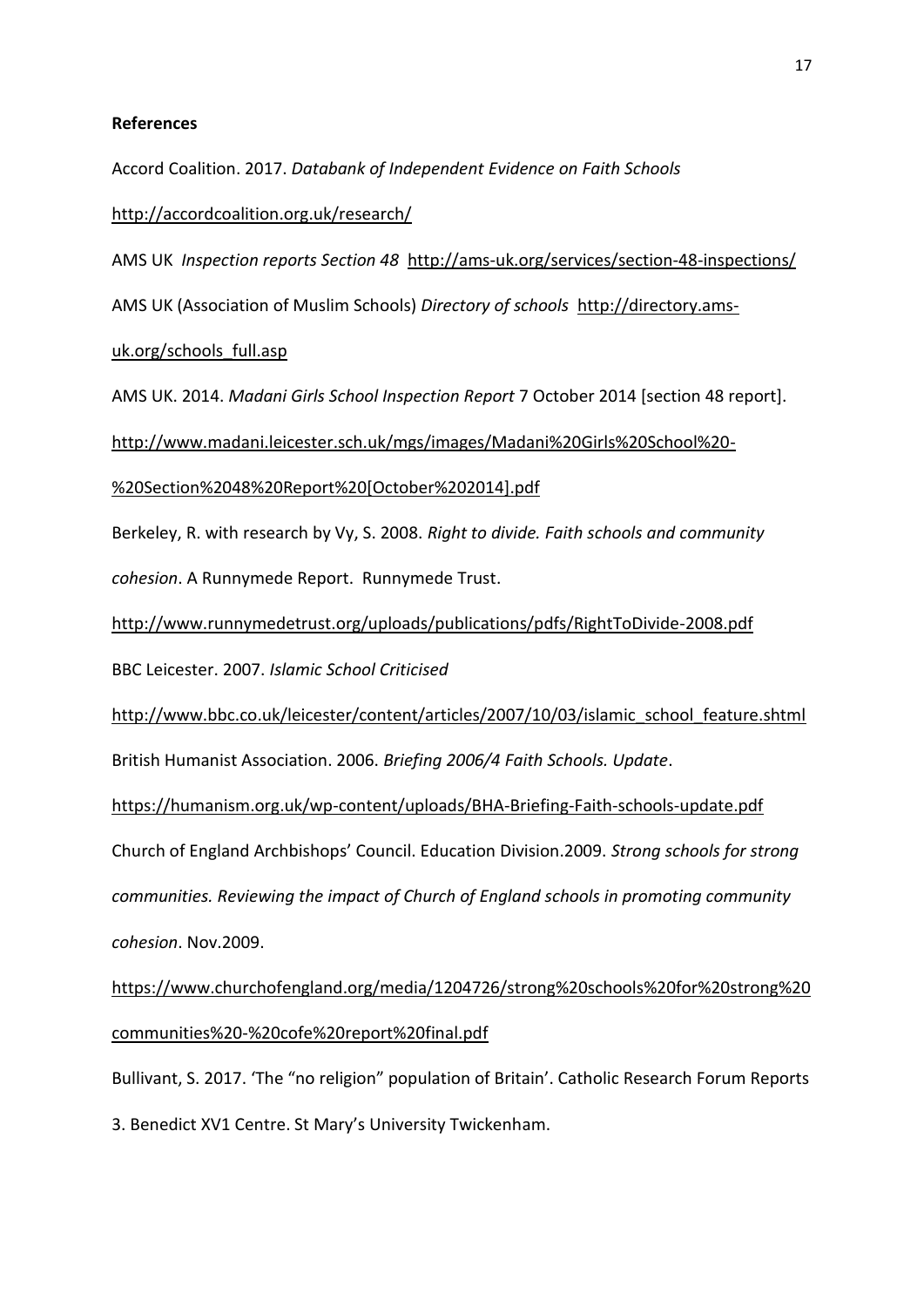Clarke, C. and Woodhead, L. 2015. *A New Settlement: Religion and Belief in Schools*.

Westminster Faith Debates.

[Darul Uloom Leicester Institute of Higher Islamic Education](http://www.darululoomleicester.org/)

[www.darululoomleicester.org/](http://www.darululoomleicester.org/)

Department for children schools and families (Dcsf) 2007. *Faith in the system. The role of* 

*schools with a religious character in English education and society*. Nottingham: Dcsf

Publications.<http://www.religionlaw.co.uk/FaithInTheSystem.pdf>

Department for Education 2016 *Schools that work for everyone. Government consultation.*

Department for Education 2017 *House prices and schools: do houses close to the best* 

*performing schools cost more? Ad hoc research note. March 2017.*

[https://www.gov.uk/government/uploads/system/uploads/attachment\\_data/file/600623/H](https://www.gov.uk/government/uploads/system/uploads/attachment_data/file/600623/House_prices_and_schools.pdf)

ouse prices and schools.pdf

Diocese of Leicester Diocesan Board of Education [http://www.leicester-dbe.com/our-](http://www.leicester-dbe.com/our-church-schools-and-academies/)

[church-schools-and-academies/](http://www.leicester-dbe.com/our-church-schools-and-academies/)

Gov.uk School and College Performance Tables 2015

<http://www.education.gov.uk/schools/performance/>

Emmanuel School<http://www.leicesterchristianschool.org/>

English Martyrs' Catholic School Admissions Policy

<http://www.englishmartyrs.org/index.php/admissions/admissions-policy>

Fair Schools Admissions Campaign.2015).*An Unholy Mess. How virtually all religiously selective state schools in England are breaking the law* A BHA report for the Fair Admissions Campaign. London: BHA. [http://fairadmissions.org.uk/wp-content/uploads/2015/09/An-](http://fairadmissions.org.uk/wp-content/uploads/2015/09/An-Unholy-Mess.pdf)[Unholy-Mess.pdf](http://fairadmissions.org.uk/wp-content/uploads/2015/09/An-Unholy-Mess.pdf)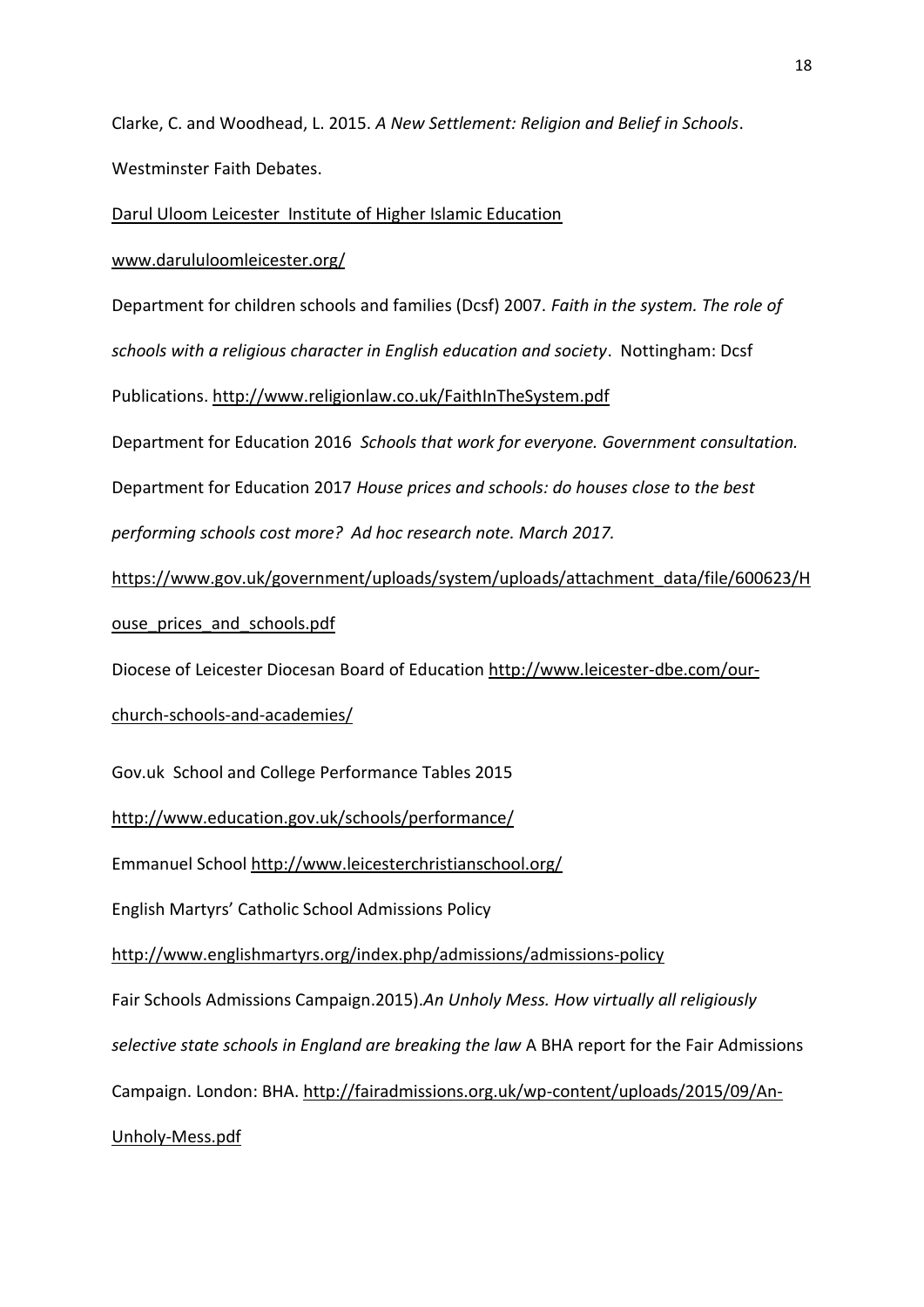Falcons Primary School. *Schools Admissions Policy, Oversubscription Criteria and* 

*Arrangements*.<http://www.falconsprimary.org/> (under Admissions Policy)

Falcons Primary School Section 48 School report 28.02.2017

<http://www.falconsprimary.org/Inspection-Reports/>

Francis B. and Hutchings M. 2013 *Parent Power? Using money and information to boost children's chances of educational success.* The Sutton Trust

<http://www.suttontrust.com/wp-content/uploads/2014/08/1parentpower-final.pdf> Heelas P. and Woodhead L. 2005 *The Spiritual Revolution: Why Religion is Giving Way to Spirituality.* Oxford: Blackwell.

Imam Muhammad Adam Institute Secondary School 2016 Ofsted Inspection Report [http://reports.ofsted.gov.uk/inspection-reports/find-inspection-](http://reports.ofsted.gov.uk/inspection-reports/find-inspection-report/provider/ELS/137561)

[report/provider/ELS/137561](http://reports.ofsted.gov.uk/inspection-reports/find-inspection-report/provider/ELS/137561)

Independent Schools Inspectorate.2011.*Leicester Grammar School Standard Inspection*

<http://www.isi.net/school/leicester-grammar-school-trust-6640?results=true>

Independent Schools Inspectorate.2015a).Leicester High School for Girls Integrated

Inspection <http://www.isi.net/school/leicester-high-school-for-girls-6641>

Independent Schools Inspectorate. 2015b).*Ratcliffe College Integrated Inspection*

<http://www.isi.net/school/ratcliffe-college-6822>

Jameah Girls Academy <http://www.jgacademy.org.uk/>

Jivraj, S. and Finney, J. 2013. *Geographies of Diversity in Leicestershire*. Leicestershire County Council. Local dynamics of diversity: evidence from the 2011 census. Prepared by ESRC Centre on Dynamics of Ethnicity (CoDE), University of Manchester.

Krishna Avanti Primary School<http://www.kapsleicester.org.uk/>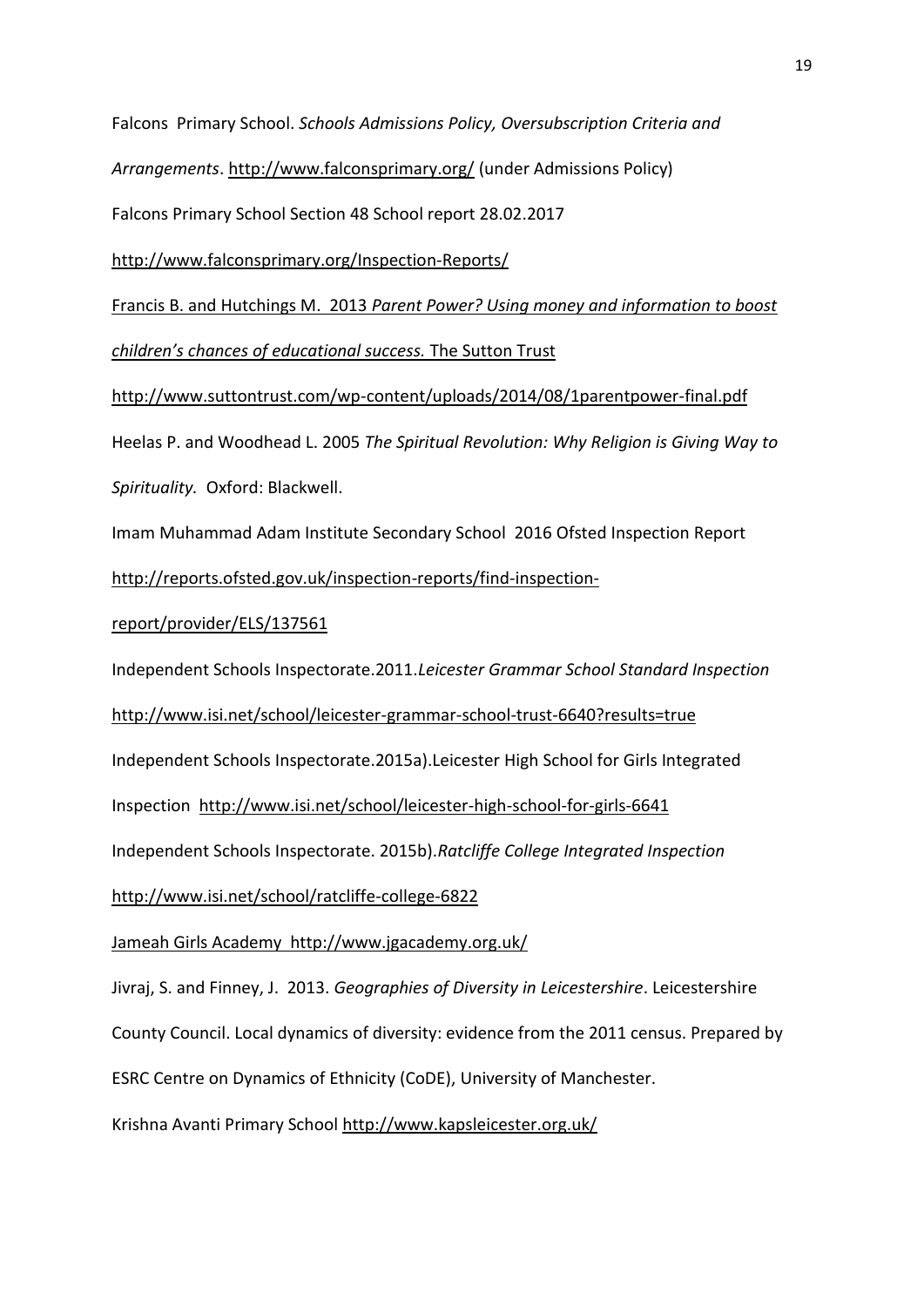Leicester City Council.2015a.*Council Transport to school*.

<https://www.leicester.gov.uk/schools-and-learning/school-and-colleges/transport-to-school> Leicester City Council 2015b. Briefing on the English index of multiple deprivation. <https://www.leicester.gov.uk/media/181190/indices-of-deprivation-in-leicester.pdf> Leicester City Council.2016a).*Applying for your child's primary/infant/junior school place 2016/17.* 

<http://www.leicester.gov.uk/media/180310/primaryadmissionsbooklet2016-17.pdf> Leicester City Council.2016b. .*Applying for your child's secondary school place 2016/17.* <http://www.leicester.gov.uk/media/180309/secondaryadmissionsbooklet2016-17.pdf> Leicester High School for Girls <http://www.leicesterhigh.co.uk/>

Leicester Mercury 14 November 2016 Tudor Grange Samworth Academy has the worst truancy rate in Leicester [http://www.leicestermercury.co.uk/tudor-grange-samworth](http://www.leicestermercury.co.uk/tudor-grange-samworth-academy-has-the-worst-truancy-rate-in-leicester/story-29893749-detail/story.html)[academy-has-the-worst-truancy-rate-in-leicester/story-29893749-detail/story.html](http://www.leicestermercury.co.uk/tudor-grange-samworth-academy-has-the-worst-truancy-rate-in-leicester/story-29893749-detail/story.html) Leicester Mercury 15 May 2017 'New Hindu school for five to 19 year olds could open next year' [http://www.leicestermercury.co.uk/new-hindu-school-open-year/story-29265767](http://www.leicestermercury.co.uk/new-hindu-school-open-year/story-29265767-detail/story.html) [detail/story.html](http://www.leicestermercury.co.uk/new-hindu-school-open-year/story-29265767-detail/story.html)

Levitt M. 1996. Nice When They are Young: Contemporary Christianity in Families and Schools. Aldershot:Avebury.

Long, R. and Bolton, P. 2015.*Faith Schools FAQs.* House of Commons Library Briefing Paper Number 06972 14October 2015 detail/story.html

<http://researchbriefings.parliament.uk/ResearchBriefing/Summary/SN06972>

Long R., Foster D. and Roberts N. 2017. Grammar schools in England. House of Commons Library. Briefing paper Number 7070. 9 March 2017.

<http://researchbriefings.files.parliament.uk/documents/SN07070/SN07070.pdf>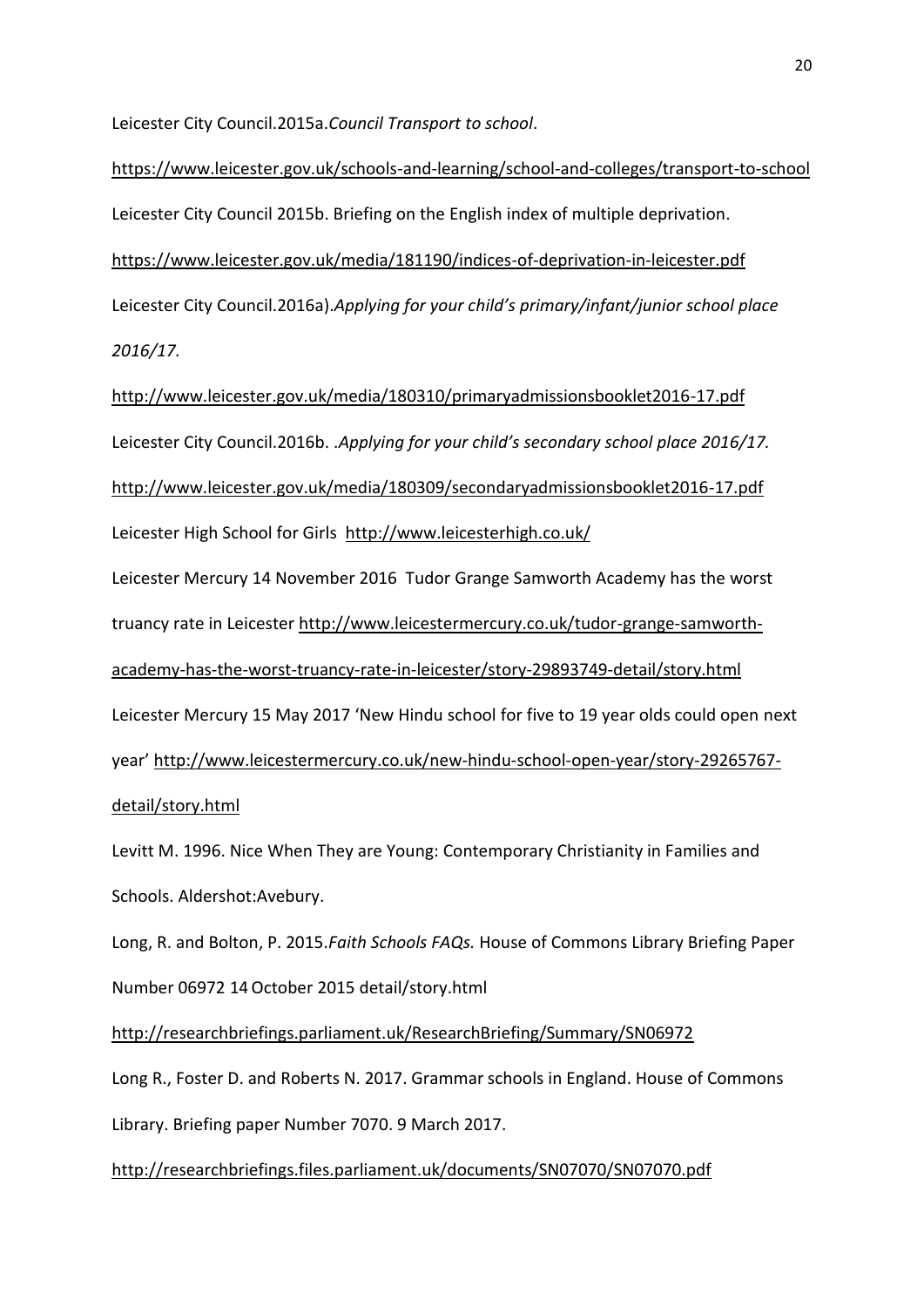Madani Girls School.2016 *Admissions Arrangements 2017-18* 

http://www.madani.leicester.sch.uk/mgs/images/admissions-policy-2017-2018-MGS.pdf Madani School *Mission Statement* [under Information: Mission statement] <http://www.madani.leicester.sch.uk/> National Archive.2011. .Department for Education *Choice Advisers Support and Quality Assurance Network* .2/2/11 [http://webarchive.nationalarchives.gov.uk/20110202133311/choiceadvice.dcsf.gov.uk/dfes](http://webarchive.nationalarchives.gov.uk/20110202133311/choiceadvice.dcsf.gov.uk/dfes2/modules.php?name=home) [2/modules.php?name=home](http://webarchive.nationalarchives.gov.uk/20110202133311/choiceadvice.dcsf.gov.uk/dfes2/modules.php?name=home) Nottingham Roman Catholic Diocese Education [click on school name for section 48 and Ofsted inspection reports] [http://www.nottingham-diocesan](http://www.nottingham-diocesan-centre.org.uk/index.php/inspection-introduction/new-school-directory)[centre.org.uk/index.php/inspection-introduction/new-school-directory.](http://www.nottingham-diocesan-centre.org.uk/index.php/inspection-introduction/new-school-directory) Office of the Schools Adjudicator.2015a).*Annual Report September 2014 to August 2015.* <https://www.gov.uk/government/publications/osa-annual-report> Office of the Schools Adjudicator .2015b).*Case reference STP 623. A statutory proposal to* 

*extend the age range for Madani Boys' School and Madani Girls' school, Leicester*

Date of Adjudicator's Determination: 20 November 2015

[https://www.gov.uk/government/uploads/system/uploads/attachment\\_data/file/478748/S](https://www.gov.uk/government/uploads/system/uploads/attachment_data/file/478748/STP623_Madani_Schools_Leicester_City_-_20_November_2015.pdf)

[TP623\\_Madani\\_Schools\\_Leicester\\_City\\_-\\_20\\_November\\_2015.pdf](https://www.gov.uk/government/uploads/system/uploads/attachment_data/file/478748/STP623_Madani_Schools_Leicester_City_-_20_November_2015.pdf)

Ofsted.2013. Madani Girls School Inspection Report

[http://reports.ofsted.gov.uk/inspection-reports/find-inspection-](http://reports.ofsted.gov.uk/inspection-reports/find-inspection-report/provider/ELS/129645)

[report/provider/ELS/129645](http://reports.ofsted.gov.uk/inspection-reports/find-inspection-report/provider/ELS/129645)

Ofsted.2015a.Al-Aqsa School Inspection Report [http://reports.ofsted.gov.uk/inspection-](http://reports.ofsted.gov.uk/inspection-reports/find-inspection-report/provider/ELS/134809)

[reports/find-inspection-report/provider/ELS/134809](http://reports.ofsted.gov.uk/inspection-reports/find-inspection-report/provider/ELS/134809)

Ofsted. 2015b. Emmanuel Christian School Independent School Inspection Report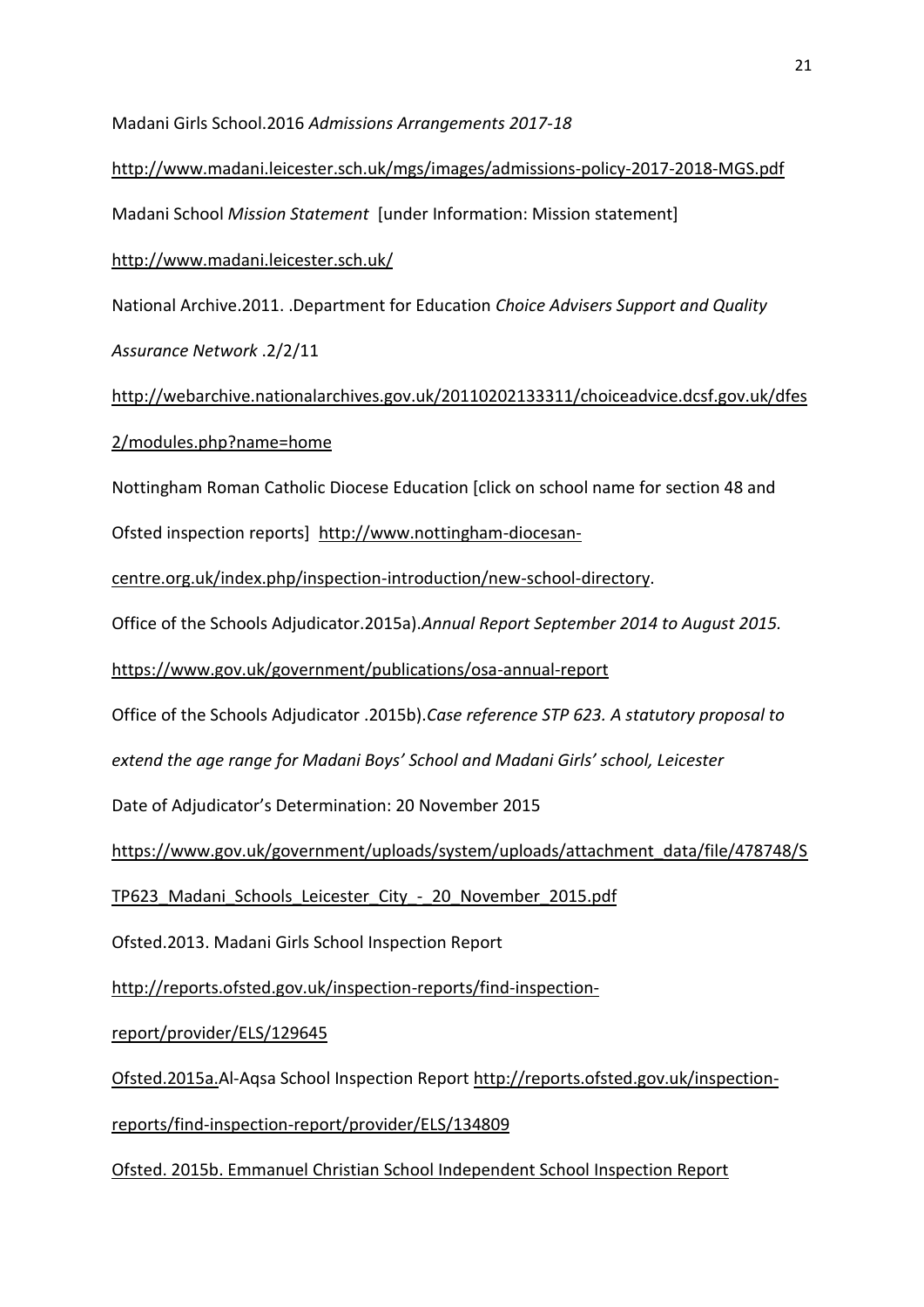[http://reports.ofsted.gov.uk/inspection-reports/find-inspection-](http://reports.ofsted.gov.uk/inspection-reports/find-inspection-report/provider/ELS/134595)

[report/provider/ELS/134595](http://reports.ofsted.gov.uk/inspection-reports/find-inspection-report/provider/ELS/134595)

Ofsted.2015c. Jameah Girls' Academy Inspection Report

[https://reports.ofsted.gov.uk/inspection-reports/find-inspection-](https://reports.ofsted.gov.uk/inspection-reports/find-inspection-report/provider/ELS/133349)

[report/provider/ELS/133349](https://reports.ofsted.gov.uk/inspection-reports/find-inspection-report/provider/ELS/133349)

Ofsted.(2015d.Leicester Islamic Academy Inspection Report

[http://reports.ofsted.gov.uk/inspection-reports/find-inspection-](http://reports.ofsted.gov.uk/inspection-reports/find-inspection-report/provider/ELS/120335)

[report/provider/ELS/120335](http://reports.ofsted.gov.uk/inspection-reports/find-inspection-report/provider/ELS/120335)

Ofsted. 2015e. Leicester International School Inspection Report

[http://reports.ofsted.gov.uk/inspection-reports/find-inspection-](http://reports.ofsted.gov.uk/inspection-reports/find-inspection-report/provider/ELS/134905)

[report/provider/ELS/134905](http://reports.ofsted.gov.uk/inspection-reports/find-inspection-report/provider/ELS/134905)

Ofsted.2016a. Al Islamia Institute for Education [http://reports.ofsted.gov.uk/inspection-](http://reports.ofsted.gov.uk/inspection-reports/find-inspection-report/provider/ELS/135390)

[reports/find-inspection-report/provider/ELS/135390](http://reports.ofsted.gov.uk/inspection-reports/find-inspection-report/provider/ELS/135390)

Ofsted. 2016b. Imam Ghazali Academy Inspection March 2016

<https://reports.ofsted.gov.uk/provider/files/2563385/urn/141958.pdf>

Ofsted. 2016c. Madani Boys School Inspection Report

[http://reports.ofsted.gov.uk/inspection-reports/find-inspection-](http://reports.ofsted.gov.uk/inspection-reports/find-inspection-report/provider/ELS/138869)

[report/provider/ELS/138869](http://reports.ofsted.gov.uk/inspection-reports/find-inspection-report/provider/ELS/138869)

Oldfield, E. Hartnett, L. and Bailey, E. 2013. *More than an Educated Guess:*

*Assessing the evidence on faith schools*. London: Theos

Ratcliffe College <http://ratcliffe-college.co.uk/>

Telegraph *GCSE Results 2015 Independent Schools* Table. 29 August 2015.

[http://www.telegraph.co.uk/education/leaguetables/11825016/GCSE-results-2015-](http://www.telegraph.co.uk/education/leaguetables/11825016/GCSE-results-2015-Independent-schools-table.html)

[Independent-schools-table.html](http://www.telegraph.co.uk/education/leaguetables/11825016/GCSE-results-2015-Independent-schools-table.html)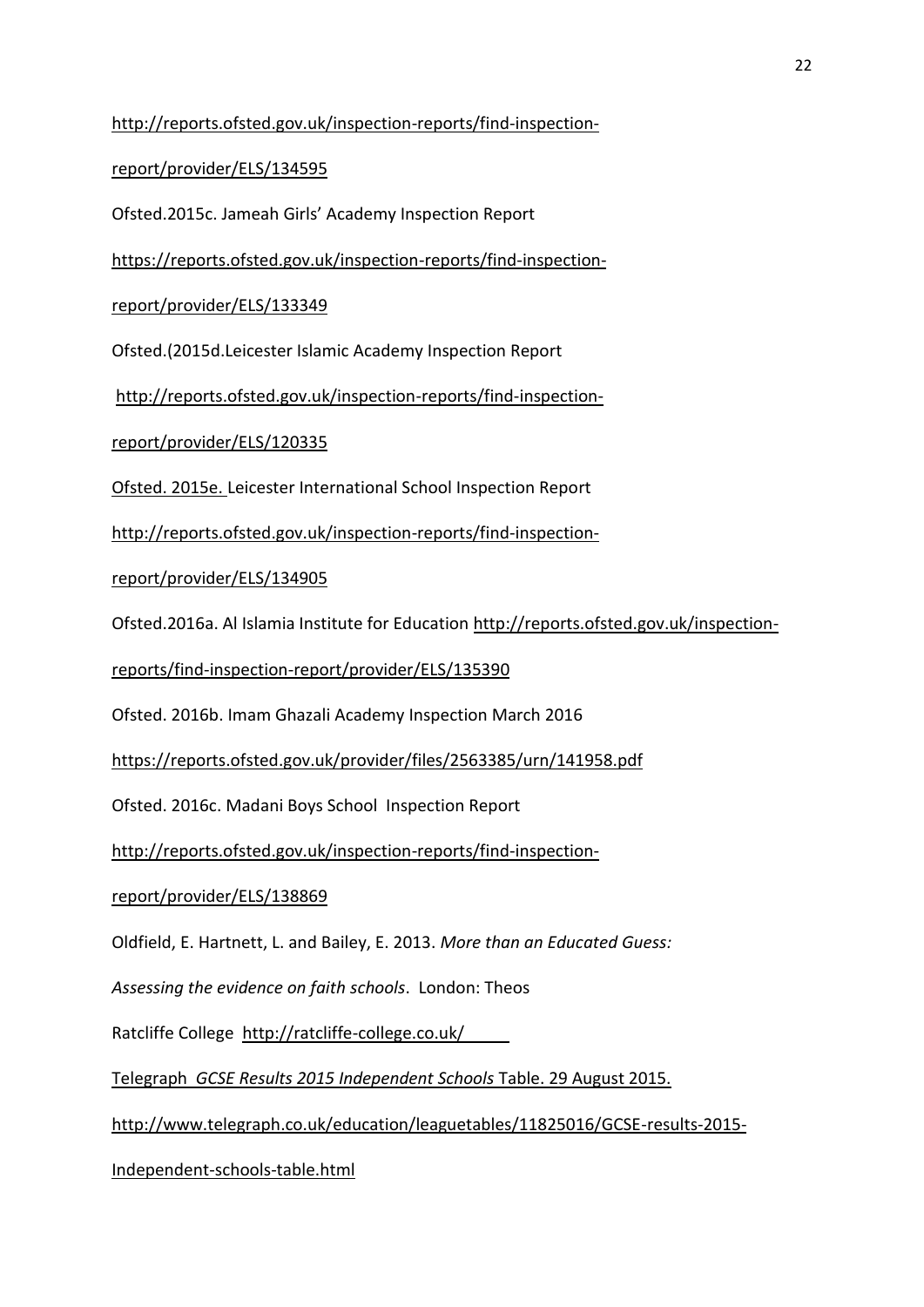Tudor Grange Samworth Academy [http://www.samworth.tgacademy.org.uk/\)](http://www.samworth.tgacademy.org.uk/)

Tudor Grange Academy Trust <http://www.tgacademy.org.uk/>

Wilshaw, M. 2015 *Advice note from Sir Michael Wilshaw, Her Majesty's Chief Inspector, on the inspection of schools previously inspected by the Bridge Schools Inspectorate 24* Ofsted. 24 November 2015.

[https://www.gov.uk/government/publications/bridge-schools-inspectorate-ofsted-advice](https://www.gov.uk/government/publications/bridge-schools-inspectorate-ofsted-advice-note)[note](https://www.gov.uk/government/publications/bridge-schools-inspectorate-ofsted-advice-note)

Wilshaw, M. 2016 *Letter to Education Secretary about segregation in independent faith* 

*schools* Ofsted. 27 April 2016

[https://www.gov.uk/government/publications/sir-michael-wilshaw-letter-about-](https://www.gov.uk/government/publications/sir-michael-wilshaw-letter-about-segregation-in-independent-faith-schools)

[segregation-in-independent-faith-schools](https://www.gov.uk/government/publications/sir-michael-wilshaw-letter-about-segregation-in-independent-faith-schools)

Woodhead, L. 2013 '*New Poll Shows the Debate on Faith Schools isn't Really about Faith'*.

[http://faithdebates.org.uk/wp-content/uploads/2013/10/WFD-Faith-Schools-Press-](http://faithdebates.org.uk/wp-content/uploads/2013/10/WFD-Faith-Schools-Press-Release.pdf)

[Release.pdf](http://faithdebates.org.uk/wp-content/uploads/2013/10/WFD-Faith-Schools-Press-Release.pdf)

Woodhead, L. 2016 The Rise of 'No Religion' in Britain: The Emergence of a Cultural

Majority, *Journal of the British Academy*, 4, 245-61.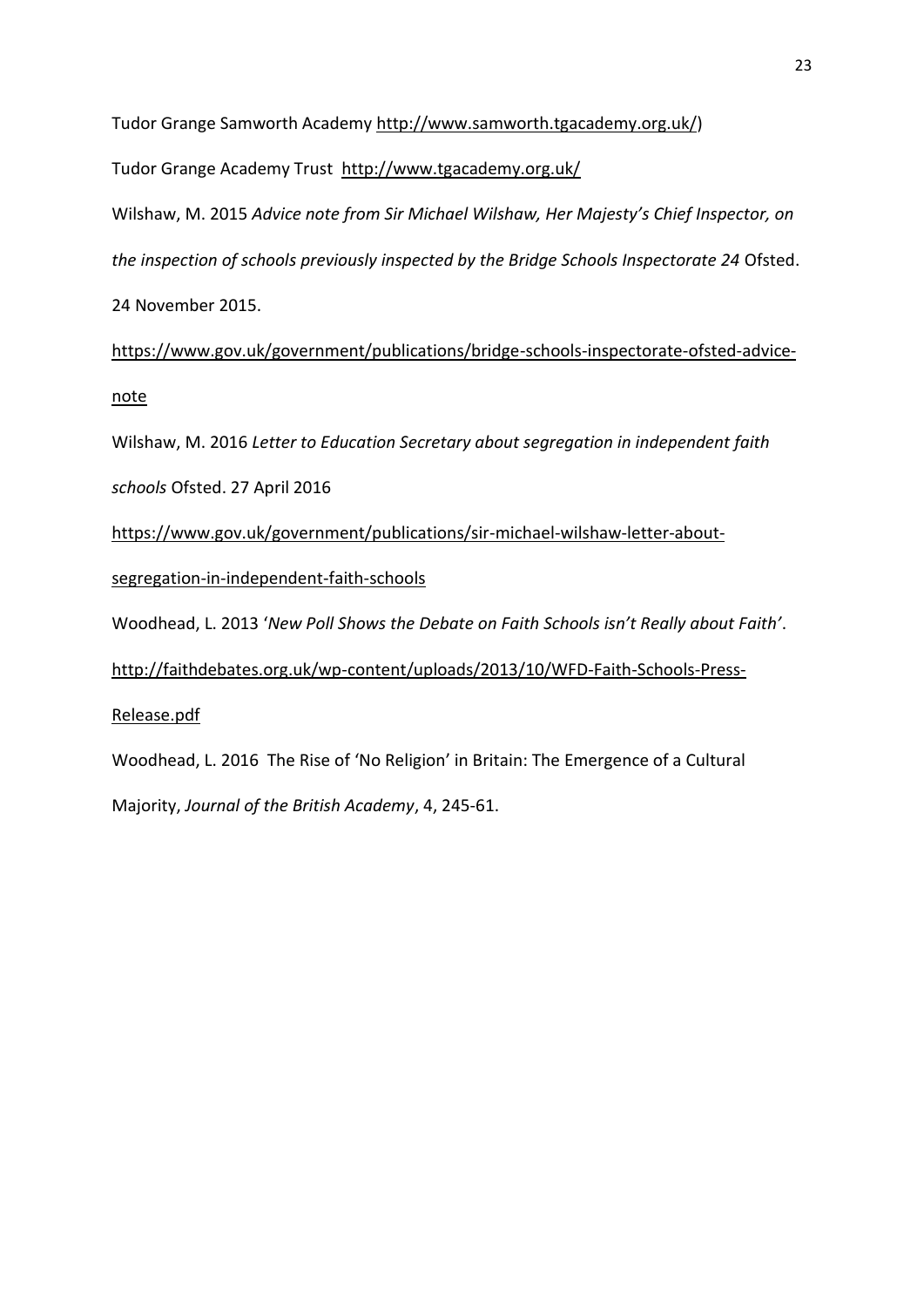| <b>Religious</b><br>designation | Type of<br>school              | Annual<br>intake | Oversubscription<br><b>Criteria</b>                                                         | Pupil<br>premium<br>2015-16% | <b>SATS</b><br>% at level<br>4 or above | <b>Latest Ofsted</b><br>inspection<br>grade | <b>Section 48</b><br>inspection<br>grade |
|---------------------------------|--------------------------------|------------------|---------------------------------------------------------------------------------------------|------------------------------|-----------------------------------------|---------------------------------------------|------------------------------------------|
| RC (Christ the King)            | VA                             | 90               | Baptised RC & mass<br>attendance                                                            | 8.8                          | 96                                      | $\mathbf{1}$                                | $\mathbf{1}$                             |
| RC (St Patrick's)               | <b>VA</b>                      | 30               | As above                                                                                    | 20.1                         | 69                                      | $\overline{2}$                              | $\overline{2}$                           |
| RC (Holy Cross)                 | VA                             | 30               | As above                                                                                    | 49.2                         | 63                                      | 3                                           | 3                                        |
| RC (Sacred Heart)               | Academy                        | 60               | As above                                                                                    | 36.4                         | 78                                      | $\overline{2}$                              | $\overline{2}$                           |
| RC (St Joseph's)                | Academy                        | 40               | As above                                                                                    | 19.7                         | 74                                      | $\overline{2}$                              | 1                                        |
| RC (St Thomas<br>More)          | Academy<br>(converted<br>2012) | 40               | As above                                                                                    | 6.5                          | 88                                      | $\mathbf{1}$                                | $\overline{2}$                           |
| C of E (Belgrave St<br>Peter's) | <b>VA</b>                      | 30               | Attendance (CofE or<br>other Christian)                                                     | 50.7                         | 84                                      | 3                                           | 3                                        |
| C of E (St John the<br>Baptist) | VA                             | 68               | As above                                                                                    | 5.5                          | 76                                      | $\overline{2}$                              | $\overline{2}$                           |
| C of E (Hope<br>Hamilton)       | VA                             | 60               | As above                                                                                    | 24.1                         | 90                                      | $\overline{2}$                              | $\mathbf{1}$                             |
| C of E (St Barnabus)            | <b>VC</b>                      | 43               | Not specified                                                                               | 21.5                         | 76                                      | $\overline{2}$                              | $\overline{2}$                           |
| C of E (Samworth<br>Academy)    | Academy                        | 60               |                                                                                             | 60.3                         | 65                                      | 4                                           | 4                                        |
| Sikh (Falcons)                  | Free                           | 60               | 50% of intake: Practising<br>Sikh faith                                                     | 11.5                         | N/A                                     | Not yet<br>inspected                        | Not yet<br>inspected                     |
| Hindu (Krishna<br>Avanti)       | Free                           | 60               | 50% of intake: Practising<br>ISKON (1/3rd) Other<br>Hindu ranked by<br>distance from school | 10.9                         | N/A                                     | $\overline{2}$                              | Not yet<br>inspected                     |

**Appendix 1. Leicester City State-funded Primary Schools with a Religious Designation (1)**

All schools educate children from reception to year 6, ages 4-11. Samworth Academy is an all through school that also takes children up to age 16.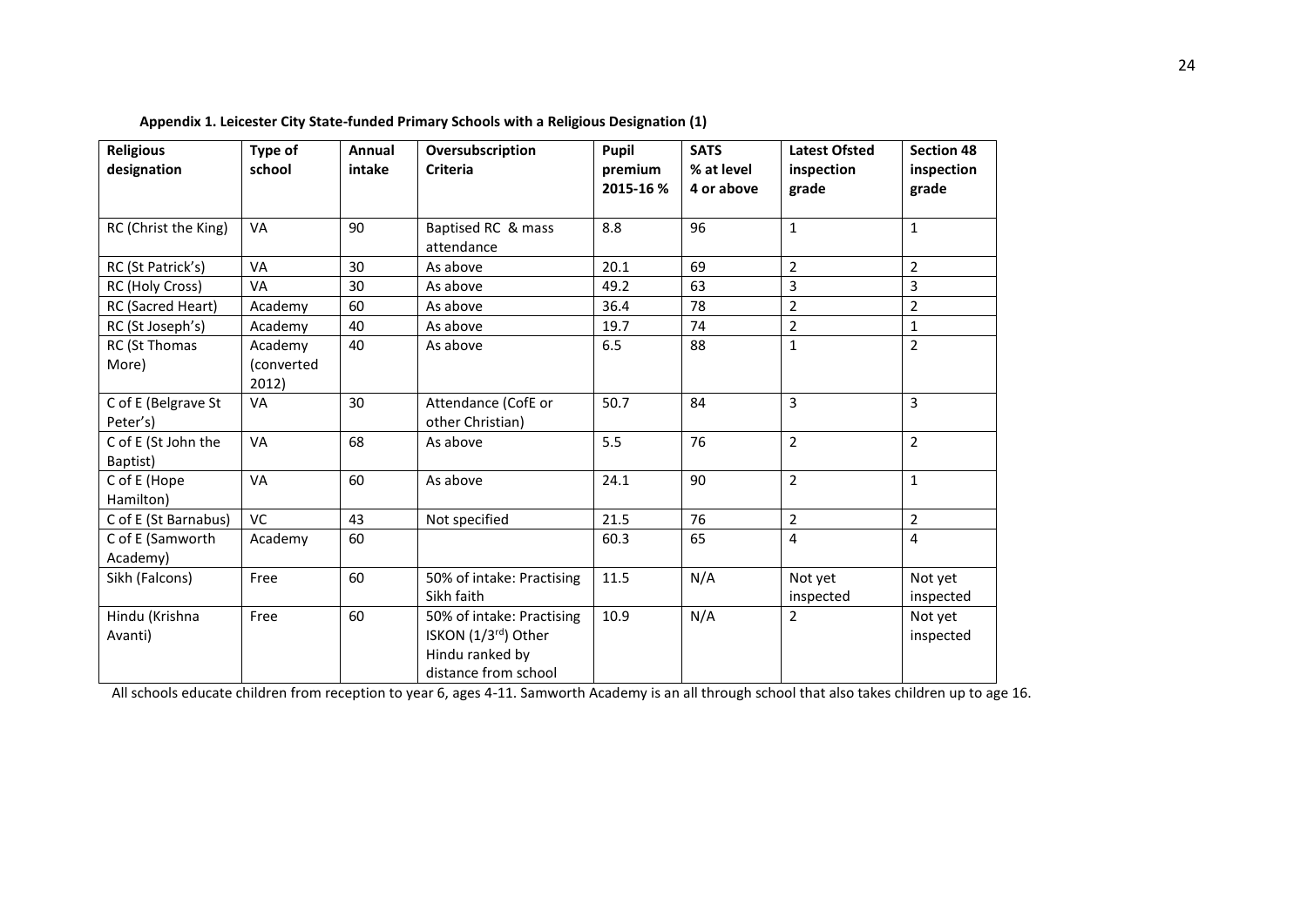| <b>Religious</b><br>designation | Type of<br>school | Age<br>range | Faith<br>admissions<br>criteria | % eligible for<br>deprivation<br>pupil premium<br>2015-16 | 5+ GCSEs A-C %<br>with English &<br><b>Maths (2015)</b> | <b>English</b><br><b>Bacc</b> | <b>Ranking on</b><br><b>GCSE results</b><br>(1) | <b>Ofsted</b><br>inspection<br>grade(2) | <b>Section 48</b><br>inspection<br>grade (2) | <b>Making</b><br>expected<br>progress<br>English% | <b>Making</b><br>expected<br>progress<br><b>Maths</b><br>% |
|---------------------------------|-------------------|--------------|---------------------------------|-----------------------------------------------------------|---------------------------------------------------------|-------------------------------|-------------------------------------------------|-----------------------------------------|----------------------------------------------|---------------------------------------------------|------------------------------------------------------------|
| RC (English<br>Martyrs')        | VA                | $11 - 18$    | <b>Baptised RC</b>              | 23.2                                                      | 60                                                      | 22                            | 6th                                             | $\overline{2}$                          |                                              | 64                                                | 68                                                         |
| RC (St Paul's)                  | VA                | 11-18        | As above                        | 23.8                                                      | 56                                                      | 13                            | 7th                                             | 3                                       |                                              | 66                                                | 69                                                         |
| C of E (Tudor<br>Grange)        | Academy           | $4 - 16$     | None                            | 67.9                                                      | 28                                                      | 4                             | 17th                                            | 4                                       | 4                                            | 49                                                | 50                                                         |
| Muslim girls<br>(Madani)        | VA                | 11-16        | Child's belief<br>& practice    | 40.7                                                      | 78                                                      | 17                            | 1st                                             | $\overline{2}$                          |                                              | 81                                                | 88                                                         |
| Muslim boys<br>(Madani)         | VA                | $11 - 16$    | As above                        | 37.3                                                      | 55                                                      | 5                             | 8th                                             | $\overline{2}$                          |                                              | 86                                                | 57                                                         |

#### **Appendix 2: Leicester City State-funded Secondary Schools with a Religious Designation**

(1) Ranking is the school's position on 5+ GCSEs grades A-C including English and Maths out of 18 Leicester City schools (academies, VA and community schools, not independent schools) for which key stage data was available (Gov.uk School and College Performance Tables, Leicester 2015).

(2) Inspection grades are: 1 = outstanding 2= good 3= requires improvement (previously 'satisfactory') 4= inadequate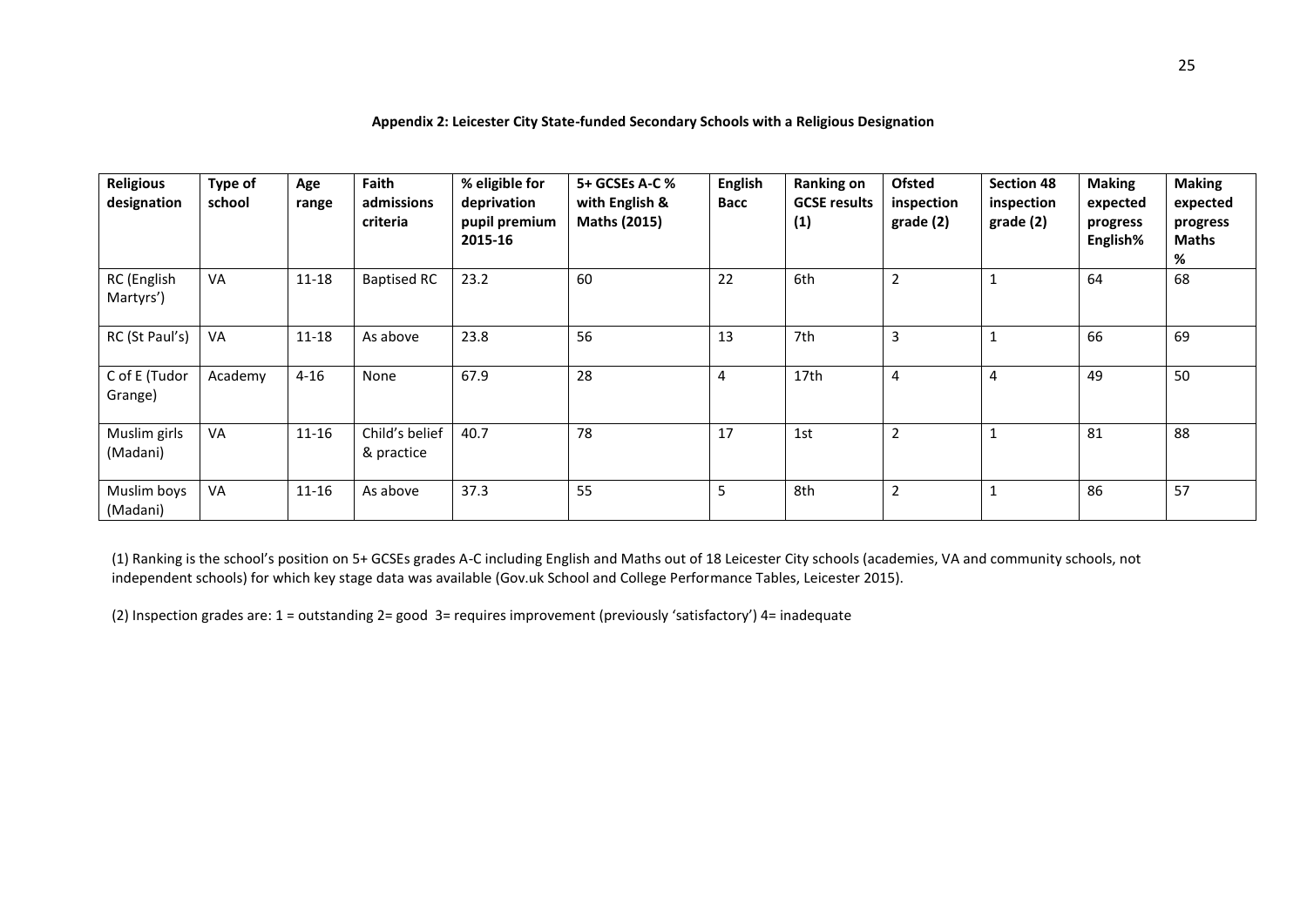| Name                         | Type of<br>school | Age<br>range       | Specialism                                         | % eligible for<br>deprivation pupil<br>premium<br>2015-16 | 5+ GCSEs A*-<br>C(%)<br>includes<br>English &<br><b>Maths</b> | <b>English</b><br><b>Bacc</b> | Ranking on<br><b>GCSE results</b><br>(1) | <b>Ofsted</b><br>inspection<br>grade(2) | <b>Making</b><br>expected<br>progress<br>English% | <b>Making</b><br>expected<br>progress<br><b>Maths</b><br>% |
|------------------------------|-------------------|--------------------|----------------------------------------------------|-----------------------------------------------------------|---------------------------------------------------------------|-------------------------------|------------------------------------------|-----------------------------------------|---------------------------------------------------|------------------------------------------------------------|
|                              |                   |                    |                                                    |                                                           | (2015)                                                        |                               |                                          |                                         |                                                   |                                                            |
| Babington                    | Trust             | $11 - 16$          | Sport                                              | 49.1                                                      | 45                                                            | 17                            | 14th                                     | $\mathbf{1}$                            | 79                                                | 61                                                         |
| <b>Beaumont Leys</b>         | Community         | $11 - 16$          |                                                    | 43.6                                                      | 49                                                            | $\overline{7}$                | 10th                                     | $\overline{2}$                          | 73                                                | 56                                                         |
| Crown Hills                  | Community         | $11 - 16$          | Sport                                              | 34.3                                                      | 53                                                            | 16                            | 9th                                      | $\overline{2}$                          | 65                                                | 73                                                         |
| Fulhurst                     | Trust             | $11 - 16$          |                                                    | 50.8                                                      | 35                                                            | 4                             | 15th                                     | $\overline{2}$                          | 59                                                | 60                                                         |
| Hamilton                     | Community         | $11 - 16$          |                                                    | 35.7                                                      | 25                                                            | 8                             | 18th                                     | $\overline{2}$                          | 53                                                | 41                                                         |
| Judgemeadow                  | Community         | $11 - 16$          | Languages                                          | 28                                                        | 62                                                            | 39                            | 5th                                      | $\overline{2}$                          | 80                                                | 68                                                         |
| Moat                         | Community         | $11 - 16$          | Science                                            | 43.8                                                      | 49                                                            | $\overline{7}$                | 11th                                     | $\overline{2}$                          | 63                                                | 59                                                         |
| New College                  | Trust             | $11 - 18$          |                                                    | 58                                                        | 35                                                            | 6                             | 16th                                     | $\overline{2}$                          | 59                                                | 50                                                         |
| <b>Rushley Mead</b>          | Academy (3)       | $11 - 16$          | Sport & science                                    | 31.7                                                      | 66                                                            | 47                            | 2nd                                      |                                         | 83                                                | 78                                                         |
| Sir Jonathan<br>North        | Community         | $11 - 16$<br>Girls | Visual arts,<br>science, maths<br>applied learning | 31.2                                                      | 63                                                            | 29                            | 4th                                      | 1                                       | 65                                                | 91                                                         |
| Soar Valley<br>College       | Community         | $11 - 16$          | Maths                                              | 35.5                                                      | 65                                                            | 28                            | 3rd                                      | $\mathbf{1}$                            | 78                                                | 81                                                         |
| City of Leicester<br>College | Community         | $11 - 18$          | <b>Business &amp;</b><br>enterprise                | 35                                                        | 48                                                            | 22                            | 12th                                     | 3                                       | 61                                                | 60                                                         |
| The Lancaster<br>School      | Community         | $11 - 16$<br>Boys  | Sports                                             | 34.9                                                      | 46                                                            | 13                            | 13th                                     | 4                                       | 54                                                | 59                                                         |

**Appendix 3: Leicester City State-funded secondary schools (no religious designation).**

(1) Ranking is the school's position on 5+ GCSEs grades A-C including English and Maths out of 18 Leicester City schools (academies, VA and community schools, not independent schools) for which key stage data was available (Gov.uk School and College Performance Tables, Leicester 2015).

(2) Inspection grades are: 1 = outstanding 2= good 3= requires improvement (previously 'satisfactory') 4= inadequate

(3) Still described as a community school in Leicester City Council 2016-17 admissions booklet.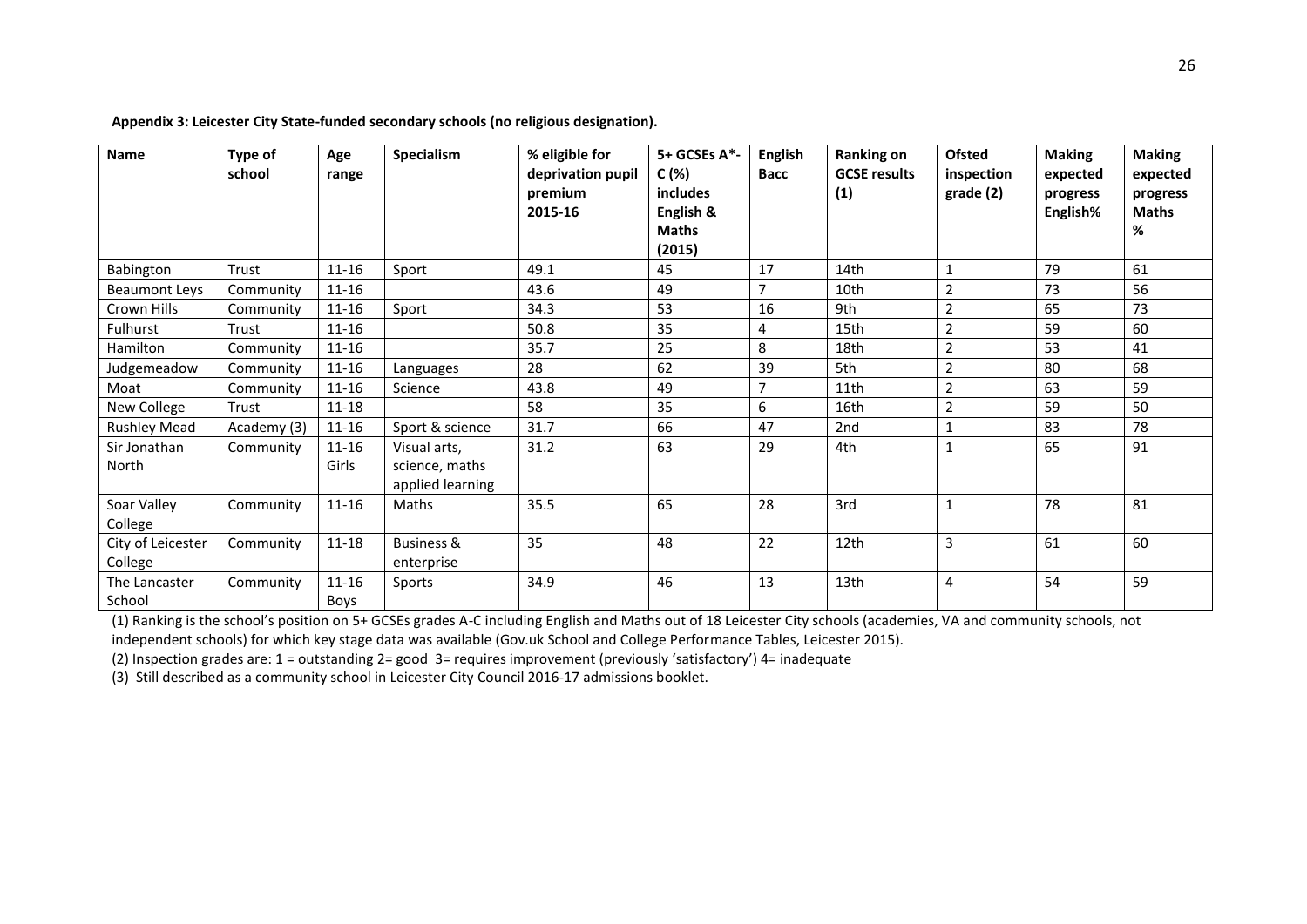#### **Appendix 4: Proportions of state-funded faith and non-faith schools in England**

Based on the Department for Education's Statistics First Release: Schools, pupils and their characteristics: January 2014 (SFR 15/2014, Table 2c). https://www.gov.uk/government/uploads/system/uploads/attachment\_data/file/335176/ 2014\_SPC\_SFR\_Text\_v101.pdf

|                 | Primary     | Secondary | <b>Total State</b> | Independent |
|-----------------|-------------|-----------|--------------------|-------------|
| Total (24,347)  |             |           |                    |             |
|                 | 16,788      | 3,329     | 20,117             | 2,411       |
|                 |             |           |                    |             |
| Of which:-      |             |           |                    |             |
| religious<br>No | 10,577      | 2,696     | 13,273             |             |
| character       |             |           |                    |             |
| % non-faith     | 63% primary | 81%       |                    |             |
| schools         |             | secondary |                    |             |
| Faith schools   | 6,211       | 633       | 6,844              |             |
|                 |             |           |                    |             |
| % faith         | 37%         | 19%       |                    |             |
| schools         | primary     | secondary |                    |             |
|                 |             |           |                    |             |
| Of which:-      |             |           |                    |             |
| CofE            | 4,394       | 207       | 4,601              | 1,000       |
|                 | (VC 2, 235) | (VC 26)   |                    |             |
| Catholic        | 1,662       | 324       | 1,986              | 150         |
|                 |             |           |                    |             |
| Other Christian | 101         | 77        | 178                |             |
|                 |             | (VC51)    |                    |             |
| % Christian     | 99.1%       | 96.1%     |                    |             |
| schools         | primary     | secondary |                    |             |
| Jewish          | 36          | 12        | 48                 | 60          |
| Muslim          | 9           | 9         | 18                 | 140         |
|                 |             |           |                    |             |
| Sikh            | 5           | 3         | 8                  |             |